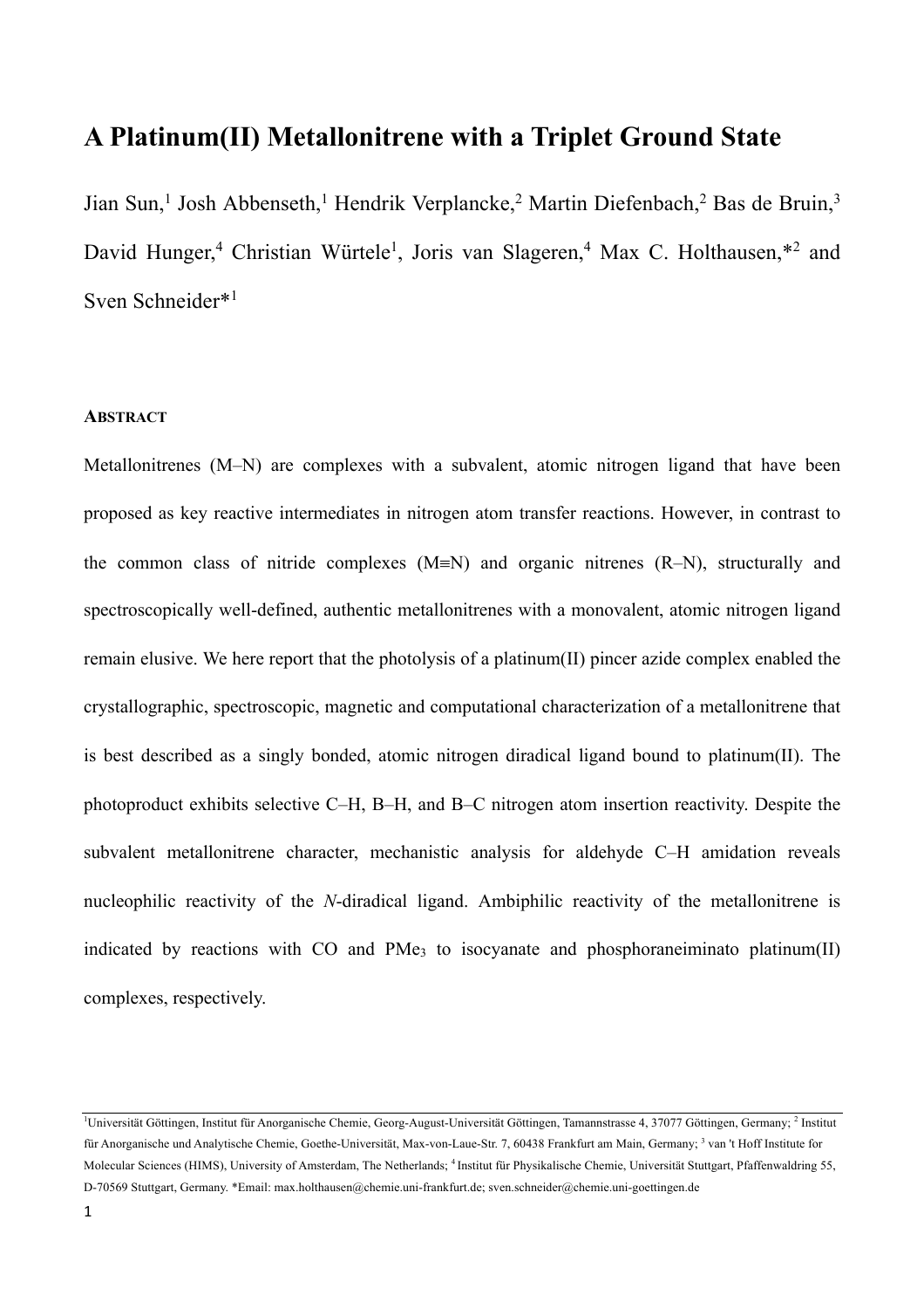Rational synthetic method development is driven by the ability to relate reactivity to the electronic structures of key transient intermediates. For example, organic nitrenes (R–N) are generally highly reactive, monovalent nitrogen species and detailed spectroscopic studies enabled the assignment of their diverse reaction pathways, such as C–H insertion or N–N coupling, to the accessibility of triplet *vs* (open shell) singlet spin-states.<sup>1,2</sup> In comparison, the well-established class of nitrido complexes ( $L_nMN$ ) commonly features trivalent nitrogen with significant covalent components to M–N  $\sigma$ - and  $\pi$ -bonding (Fig. 1a).<sup>3</sup> Increased radical and electrophilic nitrogen character can be formally represented by divalent nitridyl all the way to monovalent metallonitrene contributions.4 Formal nitrido complexes with predominant subvalent metallonitrene  $(L_nM-N)$  character, which can be regarded as metal analogues of organic nitrenes, have been proposed as key intermediates in stoichiometric intra- $5, 6, 7, 8, 9$  and intermolecular  $10, 11, 12, 13, 14, 15$  nitrogen atom transfer reactions. However, in contrast to organic nitrenes,<sup>16</sup> authentic metallonitrenes with a monovalent, atomic nitrogen ligand remain elusive, which impedes the development new nitrogen transfer reactions based on electronic structure/reactivity relationships.

 The emergence of C–H amination and amidation *via* nitrene transfer as a powerful synthetic tool was fueled by the development of group 9-11 transition metal catalysts that facilitate selective insertion of coordinated nitrene fragments (Fig. 1b).  $17, 18, 19$  Late transition metals are also instrumental as anode material in electrocatalytic amine oxidation for synthetic and fuel-cell applications.20,21,22 The dominance of late transition metals in redox transformations of nitrogenous species stimulated fundamental interest in M–N(R) bonding.<sup>3</sup> C–H insertion by  $L_nM$ –NR species has been associated with electrophilic, subvalent nitrene  $({}^{3}NR)^{23}$  or imidyl  $({}^{2}NR^{-})^{24,25,26}$  character that arises from low lying d-orbitals of late transition metals, which strongly reduces the imido  $(^1NR^2-)$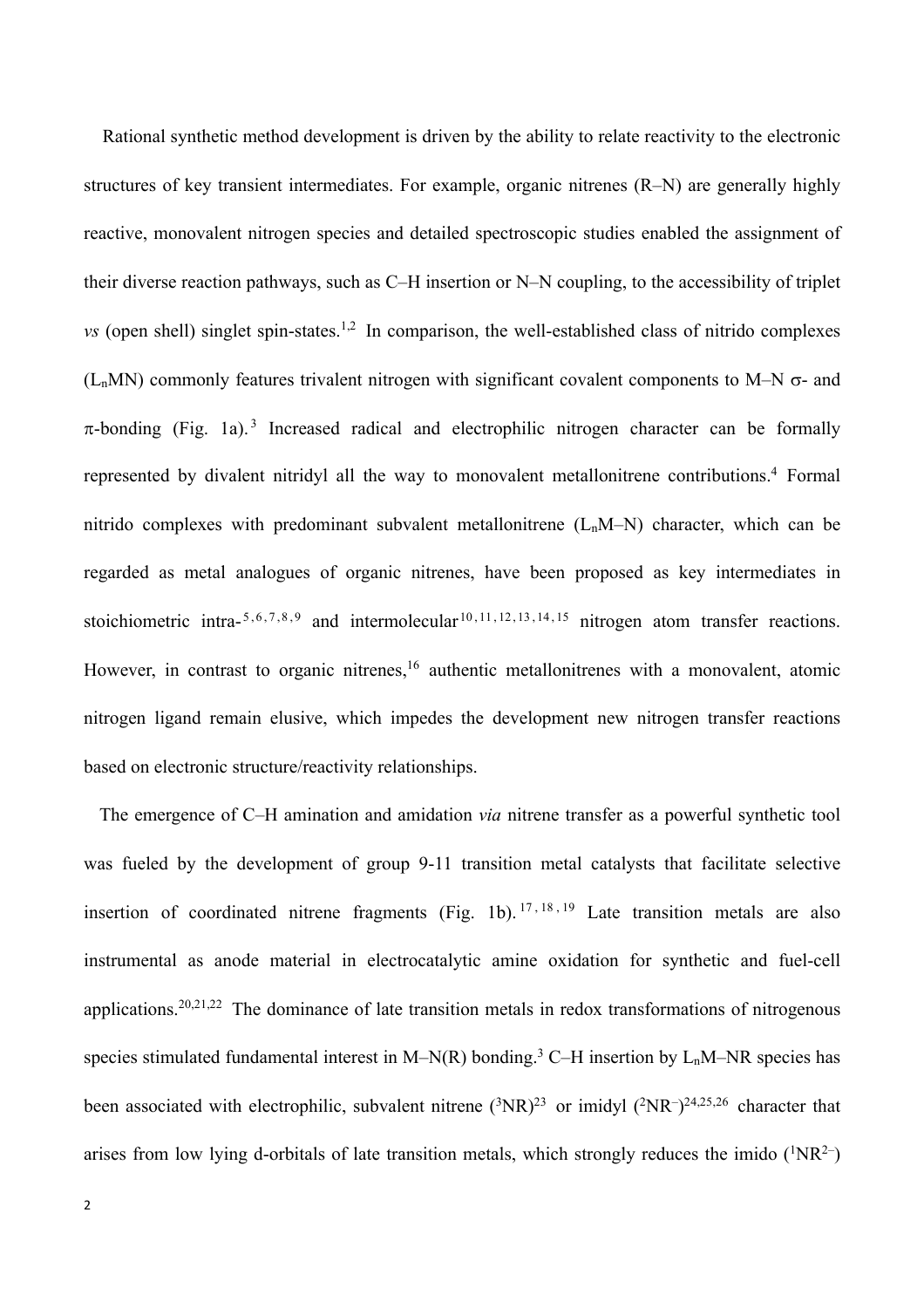contribution. <sup>27, 28</sup> Similar considerations might apply for metallonitrene  $(L_nM-N)$  or nitridyl  $(L_nM=N^*)$  vs. nitrido  $(L_nM\equiv N)$  species (Fig. 1a). However, intermolecular C-H activation has not been reported for the few known late transition metals nitrido or nitridyl complexes.<sup>29,30,31</sup> The exploitation of nitrogen atom insertion reactivity (Fig. 1b) is still in its infancy; as of yet catalytic protocols are not known and systematic advances suffer from the lack of well-defined metallonitrene platforms.

In this contribution, the first formal nitrido complex beyond group 9 is reported. Crystallographic, spectroscopic, magnetic and computational characterization shows a triplet electronic ground-state with a predominantly single-bonded metallonitrene  $(L<sub>n</sub>Pt<sup>II</sup>-N)$  and nitrogen-centered diradical character. Facile N-atom insertion into C–H, B–H, and B–C bonds is demonstrated. In contrast to the generally observed electrophilicity of nitrenes,  $17,19$  mechanistic analysis for aldehyde amidation evidences nucleophilic reactivity of the subvalent diradical metallonitrene.

## **RESULTS AND DISCUSSION**

**Generation and Characterization of Metallonitrene [Pt(N)(PNP)].** The platinum(II) azide complex  $[Pt(N<sub>3</sub>)(PNP)]$  (1,  $PNP = N(CHCHP'Bu<sub>2</sub>)<sub>2</sub>$ ) is obtained from the respective chloride precursor in a three-step synthesis (Supplementary Section 1.2). Photolysis in the solid state or in solution with a Xe arc lamp ( $\lambda$  > 305 nm) or a violet LED ( $\lambda$  = 390 nm) results in gradual bleach of the azide band in the IR spectrum at  $2052 \text{ cm}^{-1}$ . A brown product is obtained with several electronic absorption bands in the 360-600 nm range. At temperatures above approximately 223 K (toluene) or 253 K (THF), the spectroscopic signature of the photoproduct vanishes indicating thermal instability.

Structural characterization of the photoproduct was therefore carried out by photocrystallography.<sup>32,33,34</sup> Photolysis of a single-crystal of 1 at 100 K with a violet LED ( $\lambda$  = 390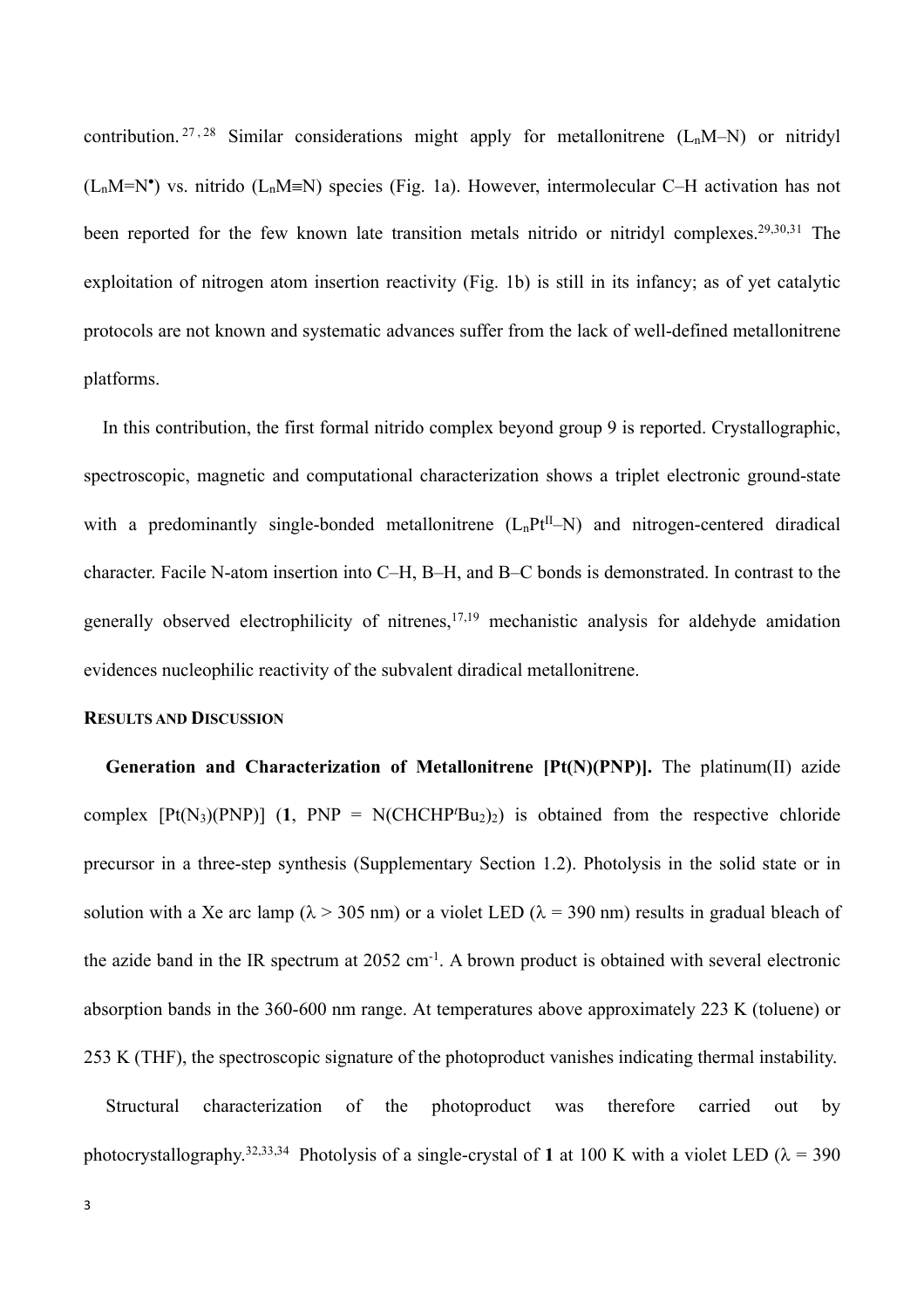nm) gave rise to conversion over several hours. Crystallographic monitoring within space group  $\overline{P1}$ revealed the depletion of electron density in the region of the azide N<sub>B</sub> and N<sub>y</sub> atoms. This is accompanied by a rise of electron density in the void defined by the *t*Bu substituents of the pincer ligand. The crystallographic data was refined with a partial occupation model of azide **1** and the photoproducts, i.e.  $[Pt(N)(PNP)]$  (2; Fig. 2a) and free  $N_2$  trapped in the crystal lattice at a distance of over 3 Å from the Pt–N moiety, confirming full scission of the azide  $N_{\alpha}$ –N<sub>B</sub> bond. Satisfactory crystallographic data was obtained up to a photoconversion of 76 %, offering reliable metrical parameters of the molecular structure of **2**.

In comparison with parent **1**, the structure of **2** exhibits only small deviations within the {Pt(PNP)} framework. The approximately linear N–Pt–N axis is maintained (N–Pt–N angle:  $176.0(4)$ <sup>o</sup>) and slight elongation of the Pt–N<sub>PNP</sub> bond ( $\Delta d = 0.06$  Å) indicates increased *trans*-influence. In turn, the distance to the atomic nitrogen ligand  $(d_{PL-N} = 1.874(11)$  Å) is at the lower end of experimentally observed Pt–N bond lengths<sup>35</sup> and significantly shortened with respect to 1 (Pt–N<sub>3</sub> distance: 2.031(5) Å) or independently prepared, parent amide complex [Pt(NH2)(PNP)] (**3**; Pt–NH2 distance: 2.030(3) Å), respectively. A similar bond length (1.81 Å) was computed for the Pt=O core in Milstein's platinum oxo complex.<sup>36,37</sup> However, in that case the oxo ligand was predicted to be strongly bent out of the {Pt(PCN)}-plane (C–Pt–O angle: 138.2 °). Based on Pyykkö's covalent radii, 1.94 Å, 1.72 Å, and 1.64 Å are expected for Pt–N single, double and triple bond lengths, respectively.38

The observation of three paramagnetically broadened and shifted <sup>1</sup>H NMR signals is in agreement with an open-shell,  $C_{2v}$  symmetric ground-state, in analogy to isoelectronic <sup>3</sup>[Ir(E)(PNP)] (E = NR, O).<sup>39,40</sup> Linear dependence of  $\delta^{(1)}$ H) on  $T^{-1}$  indicates population of a single electronic state in the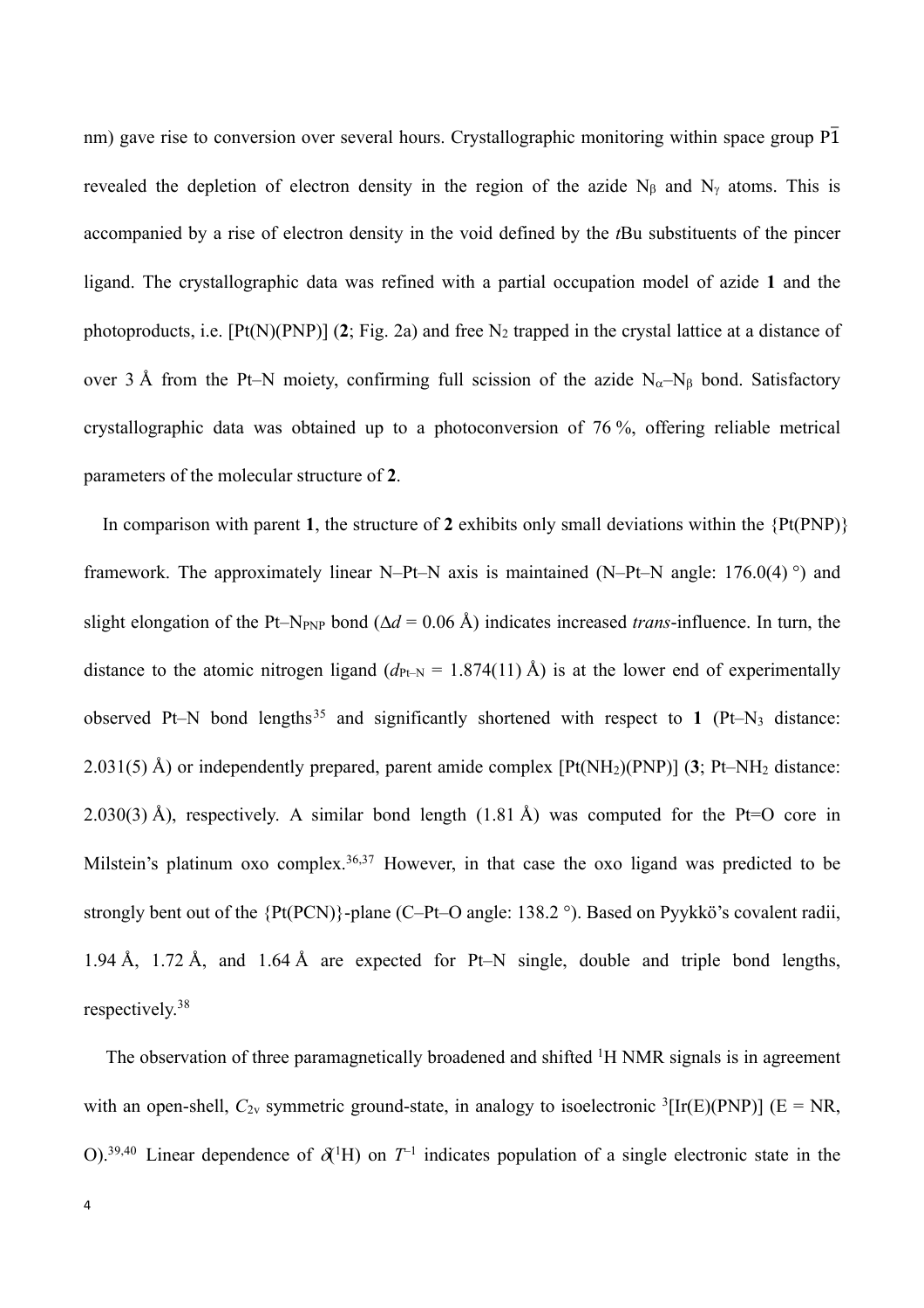range 193-253 K. SQUID magnetometry data was obtained after *in situ* photolysis of solid azide **1** at 10 K ( $\lambda_{\text{exc}}$  = 390 nm) leading to constant rise of the DC magnetic moment over time. Below 50 K, the  $\chi_{\rm m}T$  product of the photoproduct increases approximately linearly with temperature and assumes an almost constant value between 50-170 K (Fig. 2b). Beyond that, the magnetic moment rapidly drops, which we attribute to thermal instability of the photoproduct. The magnetic data below 170 K was nicely reproduced with a zero-field splitting (ZFS) spin-Hamiltonian for a triplet  $(S = 1)$  state with isotropic *g*-factor ( $g = 2$ ) upon estimating the photochemical conversion by normalization to the expectation value at high temperatures. The obtained axial and rhombic ZFS parameters (*D* = 85 cm–  $1, E = 0.08 D$ ) are in excellent agreement with the values predicted by multi-reference NEVPT2 spin-orbit computations  $(D = 73 \text{ cm}^{-1}, E = 0.06 D; \text{Fig. 2b})$  and in line with the absence of an X-band EPR signal for **2** (in both perpendicular and parallel mode). However, the microstate splitting is considerably smaller as compared with isoelectronic  $[Ir(NR)(PNP)] (D = 466 \text{ cm}^{-1})$  and  $[Ir(O)(PNP)]$  $(D = 647 \text{ cm}^{-1})$ ,<sup>39,40</sup> respectively, indicating decreased effective spin-orbit coupling ( $\zeta_{\text{eff}}$ ). As an explanation, ligand-field considerations suggest increased ligand radical character for **2**. <sup>41</sup> This is fully supported by the computational analysis, which reveals dominantly N-centered biradical character (Fig. 2c).

Quantum-chemical modeling of complex **2** gave square-planar metal coordination for DFT optimized geometries of both the triplet and singlet states. While the experimental structural parameters are nicely reproduced by the triplet state (e.g.,  $d_{\text{Pt-N}} = 1.89 \text{ Å}$ ), the Pt–N bond length is significantly shorter for the singlet species  $(d_{Pt-N} = 1.79 \text{ Å})$ . Explicitly correlated ONIOM coupled-cluster computations (Supplementary Section 4.1) confirmed that the triplet state is strongly stabilized with respect to the lowest singlet by  $\Delta E_{S-T} = 15$  kcal mol<sup>-1</sup>. Spin-orbit coupling effects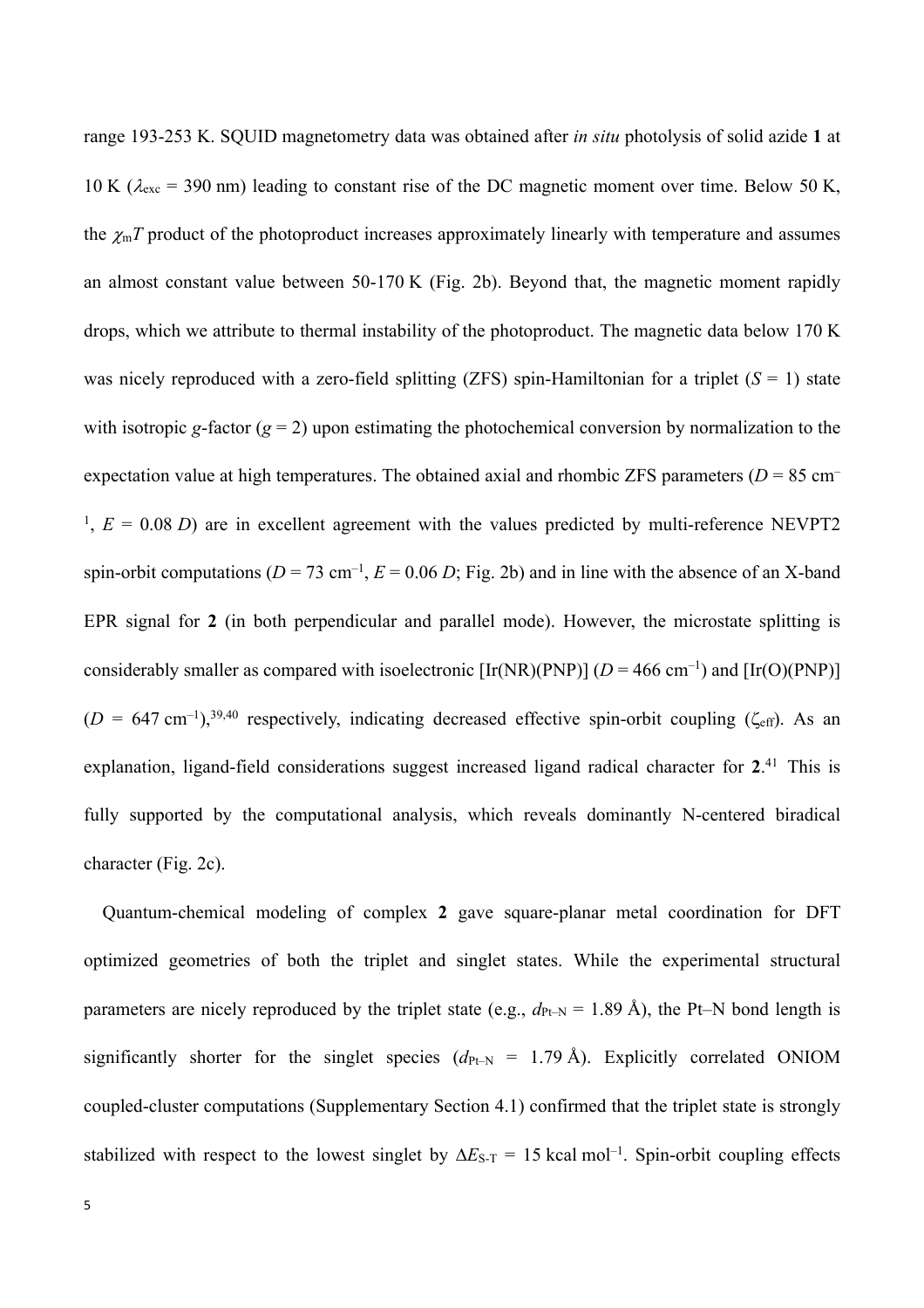have no significant influence on the spin-state energetics according to CASSCF/NEVPT2 calculations (Fig. 2d). The composition of natural localized molecular orbitals (NLMOs) evolving from a natural bond orbital (NBO) analysis of the DFT ground state wave function supports the notion of a  ${Pt^{II}-N}$  metallonitrene (NPA charges:  $q_{Pt} = +0.38$ ,  $q_{N(nitrene)} = -0.52$ ). The NBO results reveal a covalent Pt–N  $\sigma$ -bond polarized towards nitrogen (Fig. 3a), an s-type lone-pair and two singly occupied p-type NLMOs on the nitrene N-atom (Fig. 3b) as well as four essentially nonbonding Pt d-orbitals (Fig. 3c) that share only insignificant N contributions (Pt–N Wiberg bond order: 0.94). This picture closely resembles an organic nitrene  $(N-R)^{42,43}$  with moderately spaced frontier orbitals, resulting in a triplet ground state and a first excited closed-shell singlet state, followed by an open-shell singlet, like methoxy nitrene N-OCH<sub>3</sub>.<sup>1</sup> Multireference computations fully support this picture and disclose predominant (92%) triplet ground-state metallonitrene  $Pt^{II}(3N)$ character. Imidyl,  $Pt^{III}(^2N^-)$ , or related alternative configurations contribute individually by less than 1% to the ground-state wave function (Supplementary Table 38).23 Our results disclose **2** as a unique metallonitrene with predominant single covalent Pt–N bond character without significant  $\pi$ -bonding, contrasting with typical nitrido complexes.<sup>29</sup>

**Reactivity of Metallonitrene [Pt(N)(PNP)] (2).** The reactivity of metallonitrene 2 was examined by *in situ* photolysis of 1 ( $\lambda_{\rm exc}$  > 305 nm). In the presence of CO (1 atm), the platinum(II) isocyanate complex [Pt(NCO)(PNP)] (**4**) was obtained with high selectivity and could be isolated in around 60 % yield (Fig. 4a). In analogy, the reaction with PMe<sub>3</sub> gave phosphoraneiminato complex [Pt(NPMe3)(PNP)] (**5**) in around 75 % spectroscopic yield, which could be characterized crystallographically (Fig. 4a), indicating facile crossing onto the singlet surface upon nucleophilic attack.16 Nitrogen atom transfer was further examined with selected electrophiles. Insertion into C–H,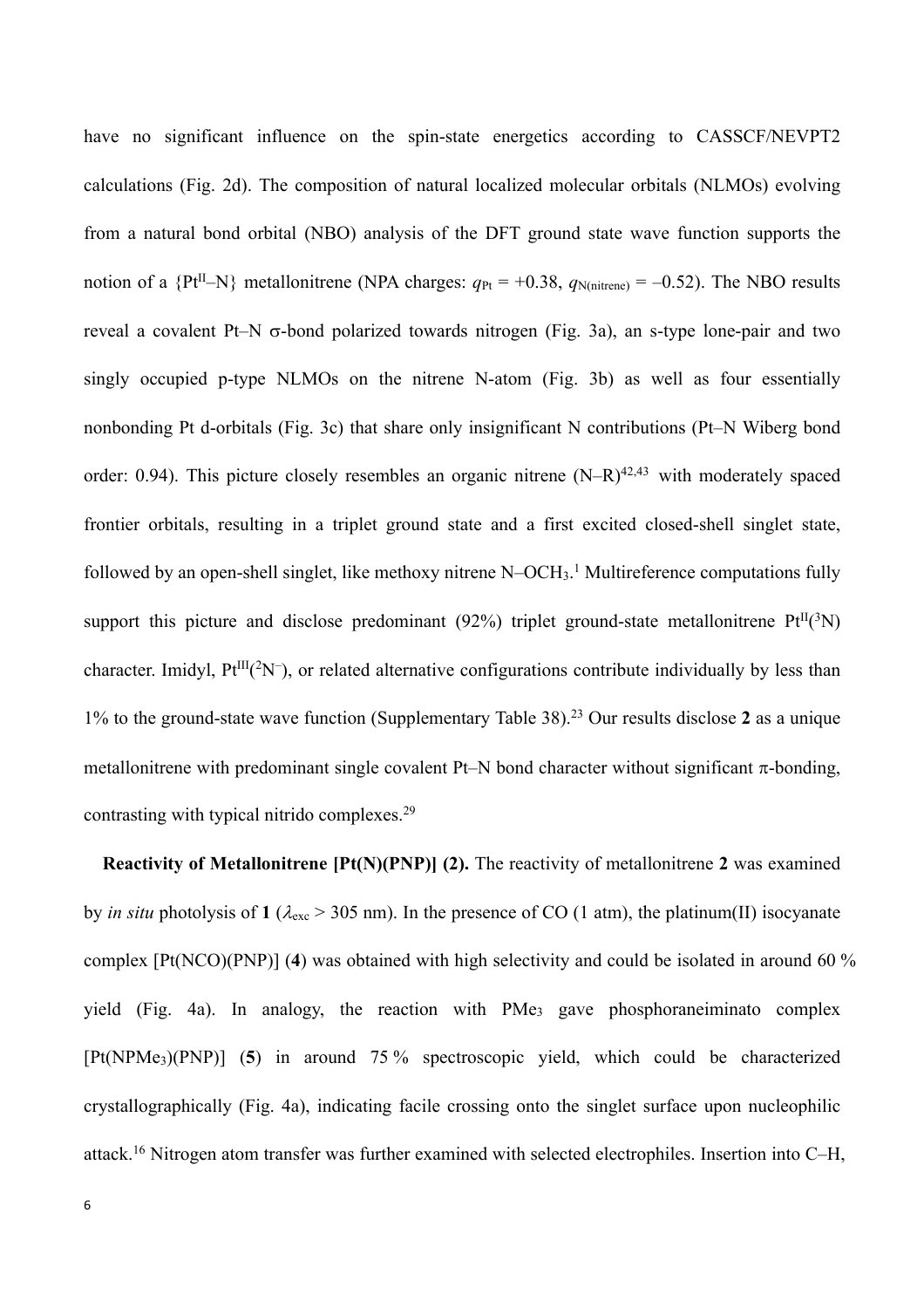B–H, and B–C bonds was obtained in the presence of 1.1-1.5 equiv. benzaldehyde, 1-butanal, 4,4,5,5-tertramethyl-1,2,3-dioxaborolane (HBpin), and triphenylborane, respectively, giving the platinum(II) amido complexes **6**-**9** in over 80 % (**6**-**8**) and 39 % (**9**) isolated yields, respectively (Fig. 4a). Photolysis of **1** in toluene-*d8* at –70 °C and subsequent addition of benzaldehyde also gave the amide product **6** as main product after warming to room temperature in the dark, supporting thermal amide formation from the metallonitrene intermediate.

Aldehyde C–H amidation was examined in more detail to distinguish between conceivable pathways. Photolysis of **1** in the presence of PhC(O)H/PhC(O)D (5 equiv. each) indicated the absence of a kinetic isotope effect (KIE). Competition experiments with a series of *para*-substituted benzaldehydes gave rise to a *Hammett*-plot with a steep, positive slope  $(\rho = +4.4, \text{ Fig. 4b})$ .<sup>44</sup> These observations are consistent with rate-determining nucleophilic attack of the metallonitrene at the carbonyl group. Importantly, the reactivity of **2** does obviously not encompass radical rebound pathways via hydrogen atom abstraction (HAA) here, despite the diradical nature of the nitrene and comparatively small aldehyde C–H bond dissociation energies. 45

Further mechanistic rationalization of aldehyde amidation is provided by computational investigations. Explicitly correlated ONIOM coupled-cluster calculations were used to compare nucleophilic vs. radical reactivity of **2** (Fig. 5). The radical HAA from benzaldehyde is connected with a free energy barrier of 20.9 kcal mol<sup>-1</sup> (**TS1**). Nucleophilic attack of triplet species 2 at benzaldehyde via **TS2** ( $\Delta G^{\ddagger} = 16.8$  kcal mol<sup>-1</sup>) is clearly favored over HAA and leads to tetrahedral intermediate **I2**. In analogy to **2**, triplet **TS2** lacks significant contributions from other configurations, excluding imidyl- or nitride-driven reactivity. The ONIOM coupled-cluster results reveal a singlet ground state for **I2**, in full accordance with multi-reference NEVPT2 results. In contrast, DFT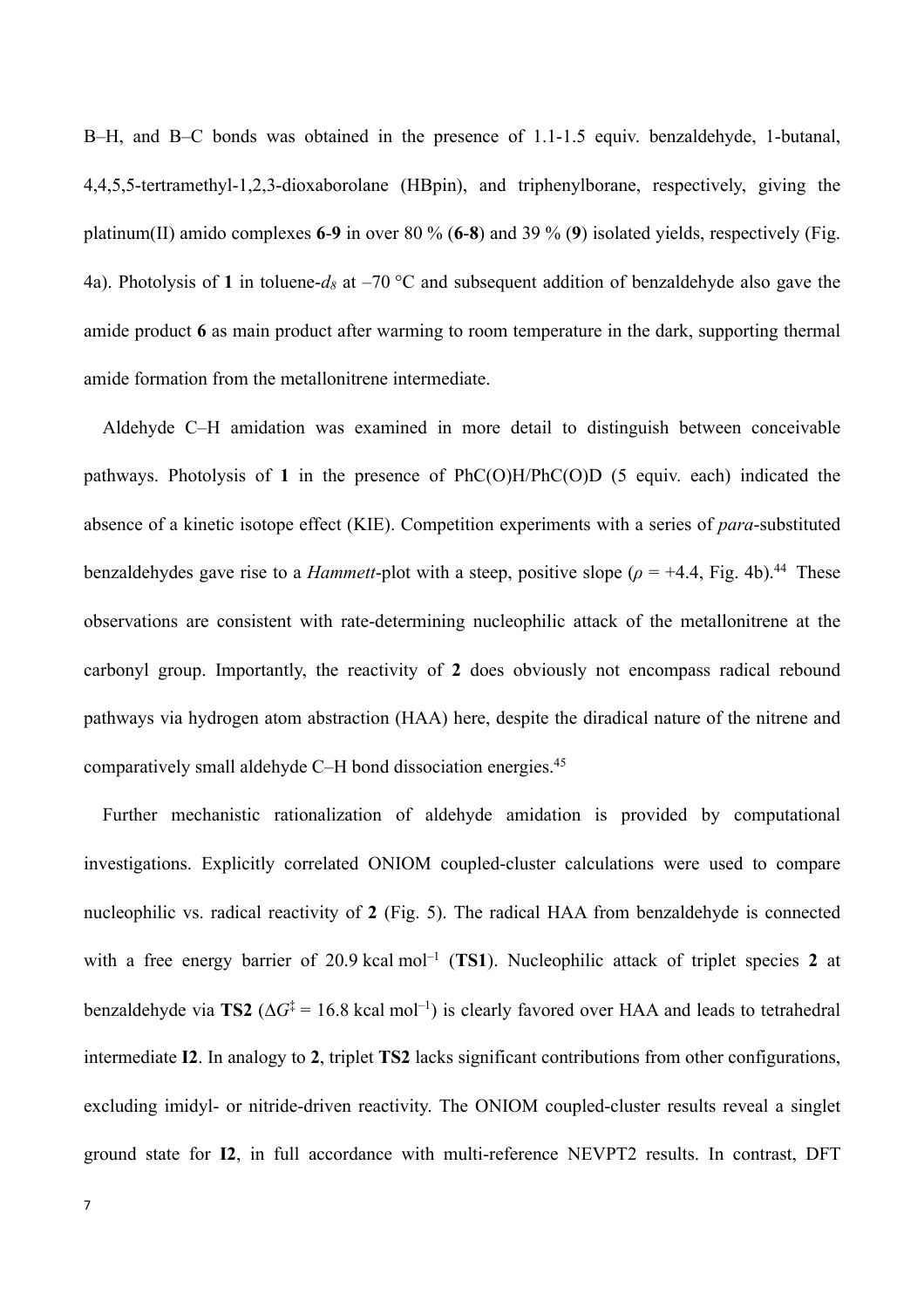erroneously favors a triplet ground state (Supplementary Table 40) as similarly reported for related copper nitrene complexes.<sup>46,47</sup> The singlet and triplet potential energy surfaces cross beyond transition state **TS2** along the reaction coordinate leading to **I2**. The estimated crossing point is approximately isoenergetic with **TS2**, which excludes any significant lowering of the activation barrier in the sense of a two state reactivity scenario. 48,49 Two pathways branch off from **I2**, i.e., formation of amide **6** or alternatively ring closure to oxaziridine **I3**, as typically observed for singlet arylnitrenes. <sup>50</sup> However, oxaziridine formation is reversible under the reaction conditions and both kinetically and thermodynamically disfavored. The experimentally observed product **6** is formed from **I2** with a modest barrier of 10.7 kcal mol<sup>-1</sup> via **TS3** in a highly exergonic step ( $\Delta_{\rm r}$ G = –  $75.9$  kcal mol<sup>-1</sup>). Thus, nucleophilic attack of the triplet metallonitrene at the carbonyl group represents the overall rate determining step and neither the transition to the singlet potential energy surface nor the subsequent H-shift are kinetically significant, in full agreement with the Hammett-analysis and the absence of an H/D KIE.

# **CONCLUSIONS**

In summary, the metallonitrene **2** was synthesized upon photolysis of azide complex **1**. Complex **2** exhibits a triplet electronic ground state with unexpectedly low microstate splitting as a result of dominant ligand radical character. Our detailed bonding analysis supports the picture of a  $\{(\text{PNP})Pt^{II}\}$ fragment with a single covalent  $\sigma$ -bond to an atomic nitrogen diradical ligand in distinct contrast to the common triply bonded nitrido description. Complex **2** exhibits versatile and selective ambiphilic intermolecular reactivity, exemplified, e.g. by the formation of phosphoraneiminato product **5** and reaction with aldehydes and boranes that leads to facile nitrogen atom insertion into C–H, B–H, and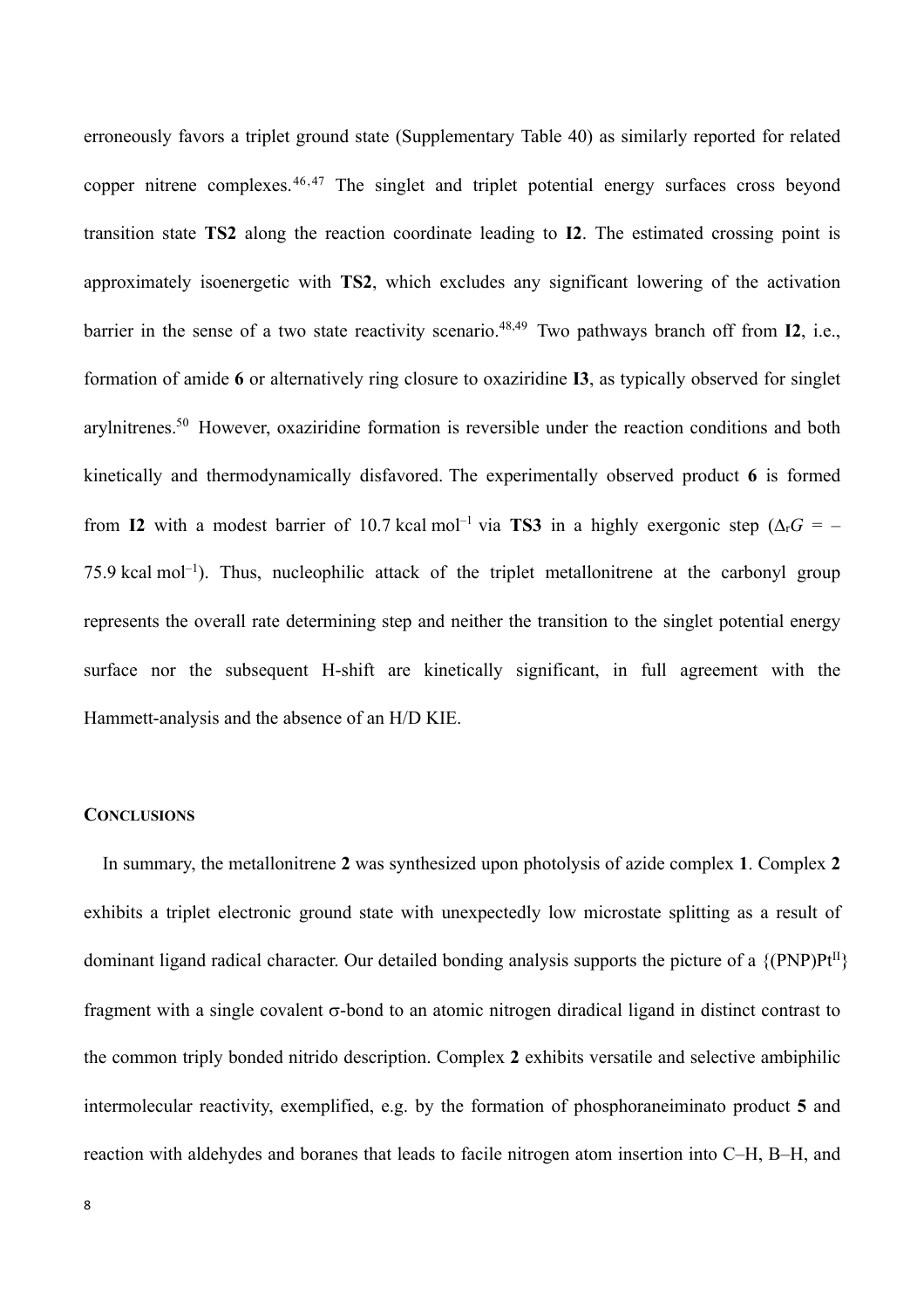B–C bonds. Experimental and computational mechanistic data for aldehyde amidation favor rate-determining, nucleophilic attack of the nitrogen atom over initial (proton coupled) electron transfer pathways, such as a HAA / radical rebound mechanism, which is surprising given its subvalent, diradical nature. This work provides a detailed view on the electronic structure of metallonitrenes and emphasizes the fact that, in contrast to intuition, neither the subvalent character nor the open-shell nature of the ground state are reliable predictors for nitrogen atom transfer reactivity. 51

# **REFERENCES**

- <sup>4</sup> Suarez, A. I. O., Lyaskovskyy, V., Reek, J. N. H., van der Vlugt, J. I. & de Bruin, B. Complexes with Nitrogen-Centered Radical Ligands: Classification, Spectroscopic Features, Reactivity, and Catalytic Applications. *Angew. Chem. Int. Ed.* **52**, 12510-12529 (2013).
- <sup>5</sup> Hojilla Atienza, C. C., Bowman, A. C., Lobkovsky, E. & Chirik, P. J. Photolysis and Thermolysis of Bis(imino)pyridine Cobalt Azides: C−H Activation from Putative Cobalt Nitrido Complexes. *J. Am. Chem. Soc.* **132**, 16343-16345 (2010).
- <sup>6</sup> Thomson, R. K. *et al.* Uranium azide photolysis results in C–H bond activation and provides evidence for a terminal uranium nitride. *Nat. Chem.* **2**, 723-729 (2010).
- <sup>7</sup> King, D. M. *et al.* Isolation and characterization of a uranium(VI)–nitride triple bond. *Nat. Chem.* **5**, 482-488 (2013).
- <sup>8</sup> Schöffel, J., Šušnjar, N., Nückel, S., Sieh, D. & Burger, P. 4d vs. 5d Reactivity and Fate of Terminal Nitrido Complexes of Rhodium and Iridium. *Eur. J. Inorg. Chem.* **2010**, 4911-4915 (2010).
- <sup>9</sup> Vreeken, V. *et al.* C-H Activation of Benzene by a Photoactivated Ni<sup>II</sup>(azide): Formation of a Transient Nickel Nitrido Complex. *Angew. Chem. Int. Ed.* **54**, 7055-7059 (2015).
- <sup>10</sup> Henning, H., Hofbauer, K., Handke, K. & Stich, R. Unusual Reaction Pathways in the Photolysis of Diazido(phosphane)nickel(II) Complexes: Nitrenes As Intermediates in the Formation of Nickel(0) Complexes. *Angew. Chem. Int. Ed. Engl*. **36**, 408-410 (1997).
- <sup>11</sup> Ronconi, L. & Sadler, P. J. Unprecedented carbon–carbon bond formation induced by photoactivation of a

9

<sup>1</sup> Falvey, D. E. & Gudmundsdottir, A. D. Eds. *Nitrenes and Nitrenium Ions* (John Wiley & Sons, Hoboken, NJ, 2013).

<sup>2</sup> Wentrup, C. Carbenes and Nitrenes: Recent Developments in Fundamental Chemistry. *Angew. Chem. Int. Ed.* **57**, 11508-11521 (2018).

<sup>3</sup> Berry, J. F. Terminal Nitrido and Imido Complexes of the Late Transition Metals. *Comments Inorg. Chem.* **30**, 28-66 (2009).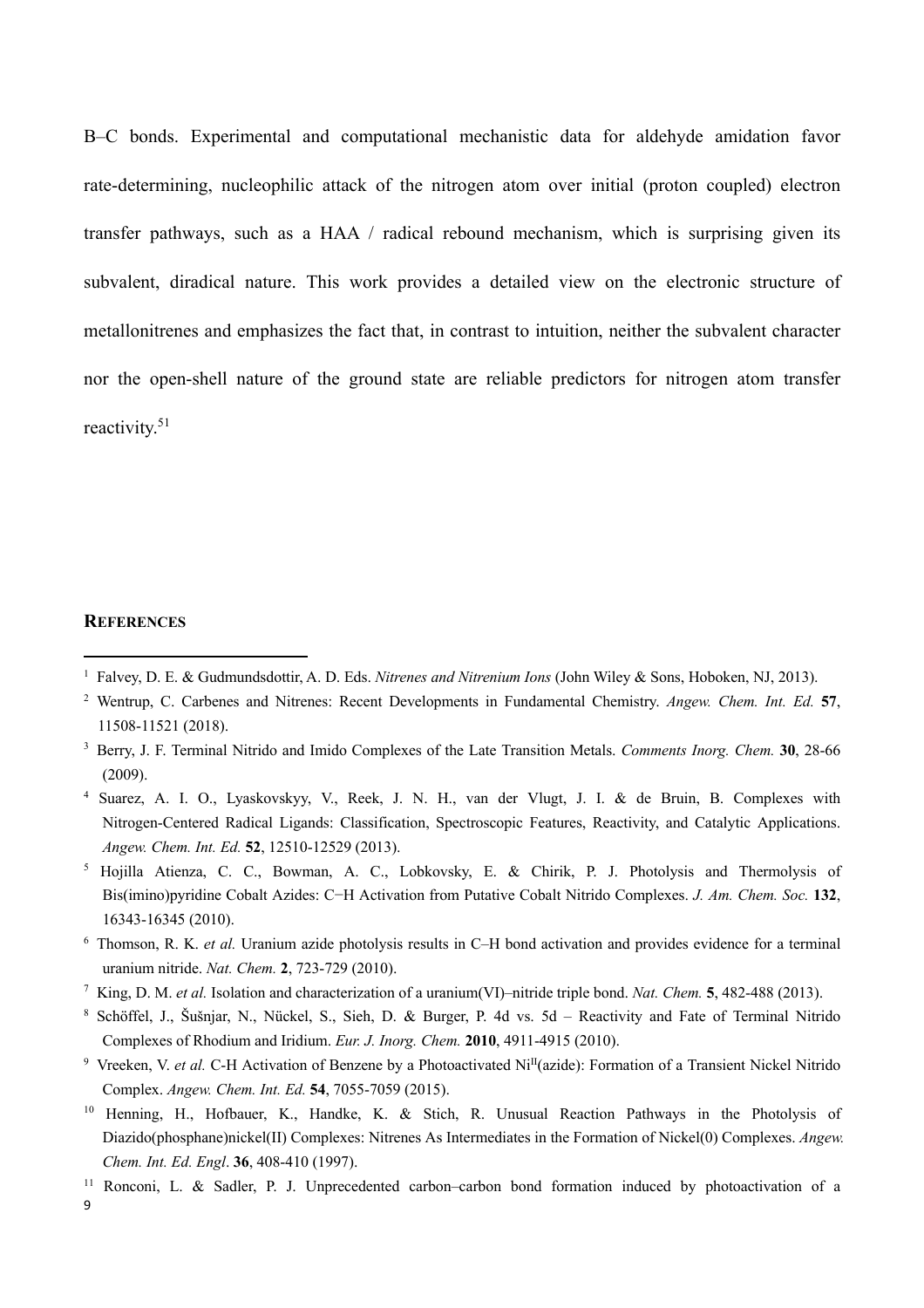platinum(iv)-diazido complex. *Chem. Commun.* 235-237 (2008).

- $12$  Yao, C., Wang, X. & Huang, K.-W. Nitrogen atom transfer mediated by a new PN<sup>3</sup>P-pincer nickel core via a putative nitrido nickel intermediate. *Chem. Commun.* **54**, 3940-3943 (2018).
- <sup>13</sup> Ghannam, J. *et al.* Intramolecular C–H Functionalization Followed by a  $[2\sigma + 2\pi]$  Addition via an Intermediate Nickel–Nitridyl Complex. *Inorg. Chem.* **58**, 7131-7135 (2019).
- <sup>14</sup> Sun, Z., Hull, O. A. & Cundari, T. R. Computational Study of Methane C–H Activation by Diiminopyridine Nitride/Nitridyl Complexes of 3d Transition Metals and Main-Group Elements. *Inorg. Chem.* **57**, 6807-6815 (2018).
- <sup>15</sup> Man, W.-L., Lam, W. W. Y., Kwong, H.-K., Yiu, S.-M. & Lau, T.-C. Ligand-Accelerated Activation of Strong C–H Bonds of Alkanes by a (Salen)ruthenium(VI)–Nitrido Complex. *Angew. Chem. Int. Ed.* **51**, 9101-9104 (2012).
- <sup>16</sup> Dielmann, F., *et al.* A crystalline Singlet Phosphinonitrene: A Nitrogen Atom.Transfer Agent. *Science* **337**, 1526-1528 (2012).
- <sup>17</sup> Kuijpers, P. F., van der Vlugt, J. I., Schneider, S. & de Bruin, B. Nitrene Radical Intermediates in Catalytic Synthesis. *Chem. Eur. J.* **23**, 13819-13829 (2017).
- <sup>18</sup> Davies, H. M. L. & Manning, J. R. Catalytic C–H functionalization by metal carbenoid and nitrenoid insertion. *Nature* **451**, 417-424 (2008).
- <sup>19</sup> Park, Y., Kim, Y. & Chang, S. Transition Metal-Catalyzed C–H Amination: Scope, Mechanism, and Applications. *Chem. Rev.* **117**, 9247-9301 (2017).
- <sup>20</sup> Rosca, V., Duca, M., de Groot, M. T. & Koper, M. T. M. Nitrogen Cycle Electrocatalysis. *Chem. Rev.* **109**, 2209-2244 (2009).
- <sup>21</sup> Zhao, Y. *et al.* An Efficient Direct Ammonia Fuel Cell for Affordable Carbon-Neutral Transportation. *Joule* **3**, 2472-2484 (2019).
- <sup>22</sup> Siu, T. & Yudin, A. K. Practical Olefin Aziridination with a Broad Substrate Scope. *J. Am. Chem. Soc.***124**, 530-531 (2002).
- <sup>23</sup> Carsch, K. M. *et al.* Synthesis of a copper-supported triplet nitrene complex pertinent to copper-catalyzed amination. *Science* **365**, 1138-1143 (2019).
- <sup>24</sup> Iluc, V. M. *et al.* Synthesis and Characterization of Three-Coordinate Ni(III)-Imide Complexes. *J. Am. Chem. Soc.* **133**, 13055-13063 (2011).
- <sup>25</sup> Lyaskovskyy, V. *et al.* Mechanism of Cobalt(II) Porphyrin-Catalyzed C–H Amination with Organic Azides: Radical Nature and H-Atom Abstraction Ability of the Key Cobalt(III)–Nitrene Intermediates. *J. Am. Chem. Soc.* **133**, 12264-12273 (2011).
- <sup>26</sup> Goswami, M. *et al.* Characterization of Porphyrin-Co(III)-'Nitrene Radical' Species Relevant in Catalytic NitreneTransfer Reactions. *J. Am. Chem. Soc.* **137**, 5468-5479 (2015).
- <sup>27</sup> Laskowski, C. A., Miller, A. J. M., Hillhouse, G. L., Cundari, T. R., A Two-Coordinate Nickel Imido Complex That Effects C-H Amination. *J. Am. Chem. Soc.* **133**, 771-773 (2011).
- <sup>28</sup> Grünwald, A. *et al.* An Isolable Terminal Imido Complex of Palladium and Catalytic Implications. *Angew. Chem. Int. Ed.* **57**, 16228-16232 (2018).
- <sup>29</sup> Schöffel, J., Rogachev, A. Y., DeBeer George, S. & Burger, P. Isolation and Hydrogenation of a Complex with a Terminal Iridium–Nitrido Bond. *Angew. Chem. Int. Ed.* **48**, 4734-4738 (2009).
- <sup>30</sup> Scheibel, M. G. *et al.* Closed-shell and open-shell square-planar iridium nitrido complexes. *Nat. Chem.* **4**, 552-558 (2012).
- <sup>31</sup> Zolnhofer, E. M. *et al.* An Intermediate Cobalt(IV) Nitrido Complex and its N-Migratory Insertion Product. *J. Am. Chem. Soc.* **136**, 15072-15078 (2014).
- <sup>32</sup> Cole, J. M. Single-crystal X-ray diffraction studies of photo-induced molecular species. *Chem. Soc. Rev.* **33**, 501-513  $(2004).$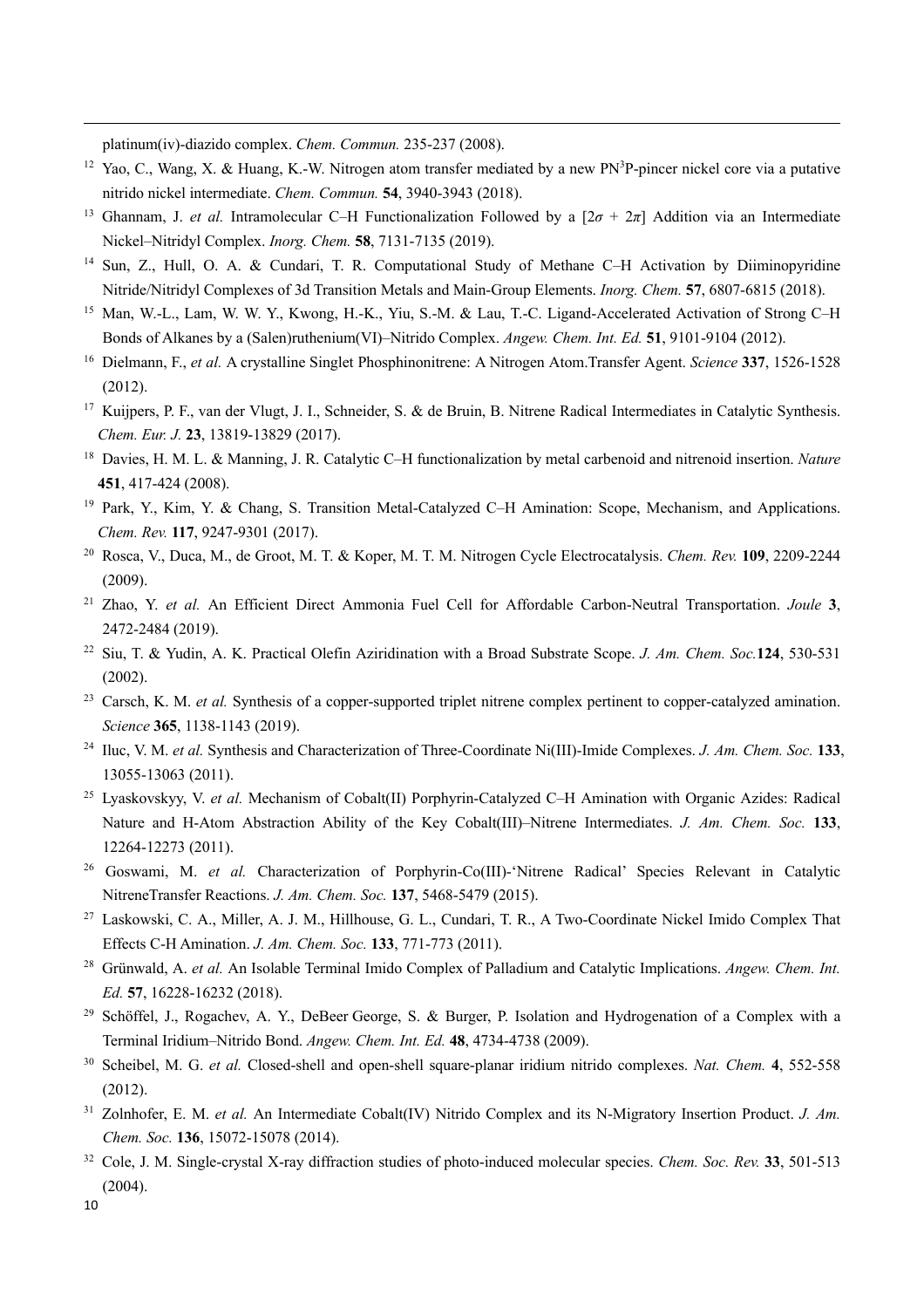- <sup>33</sup> Das, A., Reibenspies, J. H., Chen, Y.-S. & Powers, D. C. Direct Characterization of a Reactive Lattice-Confined Ru2 Nitride by Photocrystallography. *J. Am. Chem. Soc.* **139**, 2912-2915 (2017).
- <sup>34</sup> Das, A., Chen, Y.-S., Reibenspies, J. H. & Powers, D. C. Characterization of a Reactive Rh2 Nitrenoid by Crystalline Matrix Isolation. *J. Am. Chem. Soc.* **141**, 16232-16236 (2019)
- <sup>35</sup> Cook, A. W. *et al.* Synthesis and Characterization of a Linear, Two-Coordinate Pt(II) Ketimide Complex. *Inorg. Chem.*  **58**, 15927-15935 (2019).
- <sup>36</sup> Poverenov, E. *et al.* Evidence for a terminal Pt(IV)-oxo complex exhibiting diverse reactivity. *Nature* **455**, 1093-1096 (2008).
- <sup>37</sup> Efremenko, I., Poverenov, E., Martin, J. M. L. & Milstein, D. DFT Study of the Structure and Reactivity of the Terminal Pt(IV)-Oxo Complex Bearing No Electron-Withdrawing Ligands. *J. Am. Chem. Soc.* **132**, 14886-14900 (2010).
- <sup>38</sup> Pyykkö, P. Additive Covalent Radii for Single-, Double-, and Triple-Bonded Molecules and Tetrahedrally Bonded Crystals: A Summary. *J. Phys. Chem. A* **119**, 2326-2337 (2015).
- <sup>39</sup> Kinauer, M. *et al.* An iridium(III/IV/V) redox series featuring a terminal imido complex with triplet ground state. *Chem. Sci.* **9**, 4325-4332 (2018).
- <sup>40</sup> Delony, D. *et al.* A Terminal Iridium Oxo Complex with a Triplet Ground State. *Angew. Chem. Int. Ed.* **58**, 10971-10974 (2019).
- <sup>41</sup> Singh, S. K., Eng, J., Atanasov, M. & Neese, F. Covalency and chemical bonding in transition metal complexes: An ab initio based ligand field perspective. *Coord. Chem. Rev.* **344**, 2-25 (2017).
- <sup>42</sup> Yarkony, D. R., Schaefer, H. F. & Rothenberg, S. X<sup>3</sup>A<sub>2</sub>, a<sup>1</sup>E, and b<sup>1</sup>A<sub>1</sub> electronic states of methylnitrene. *J. Am. Chem. Soc.* **96**, 5974-5977 (1974).
- <sup>43</sup> Borden, W. T. *et al.* The Interplay of Theory and Experiment in the Study of Phenylnitrene. *Acc. Chem. Res.* **33**, 765-771 (2000).
- <sup>44</sup> Hansch, C., Leo, A. & Taft, R. W. A survey of Hammett substituent constants and resonance and field parameters. *Chem. Rev.* **91**, 165-195 (1991).
- <sup>45</sup> Oyeyemi, V. B., Keith, J. A. & Carter, E. A. Trends in Bond Dissociation Energies of Alcohols and Aldehydes Computed with Multireference Averaged Coupled-Pair Functional Theory. *J. Phys. Chem. A* **118**, 3039-3050 (2014).
- <sup>46</sup> Tekarli, S. M., Williams, T. G. & Cundari, T. R. Activation of Carbon−Hydrogen and Hydrogen−Hydrogen Bonds by Copper−Nitrenes: A Comparison of Density Functional Theory with Single- and Multireference Correlation Consistent Composite Approaches. *J. Chem. Theory Comput.* **5**, 2959-2966 (2009).
- <sup>47</sup> Cundari, T. R., Dinescu, A. & Kazi, A. B. Bonding and Structure of Copper Nitrenes. *Inorg. Chem.* 47, 10067-10072 (2008).
- <sup>48</sup> Schröder, D., Shaik, S. & Schwarz, H. Two-State Reactivity as a New Concept in Organometallic Chemistry. *Acc. Chem.Res.* **33**, 139-145 (2000).
- <sup>49</sup> Harvey, J. N. Spin-forbidden reactions: computational insight into mechanisms and kinetics. *WIREs Comput. Mol. Sci.* **4**, 1-14 (2014).
- <sup>50</sup> Gritsan, N. P. & Platz, M. S. Kinetics, Spectroscopy, and Computational Chemistry of Arylnitrenes. *Chem. Rev.* **106**, 3844-3867 (2006).
- <sup>51</sup> Saouma, C. T. & Mayer, J. M. Do spin states and spin density affect hydrogen atom transfer reactivity? *Chem. Sci.* **5**, 21-31 (2014).

#### **ACKNOWLEDGEMENT**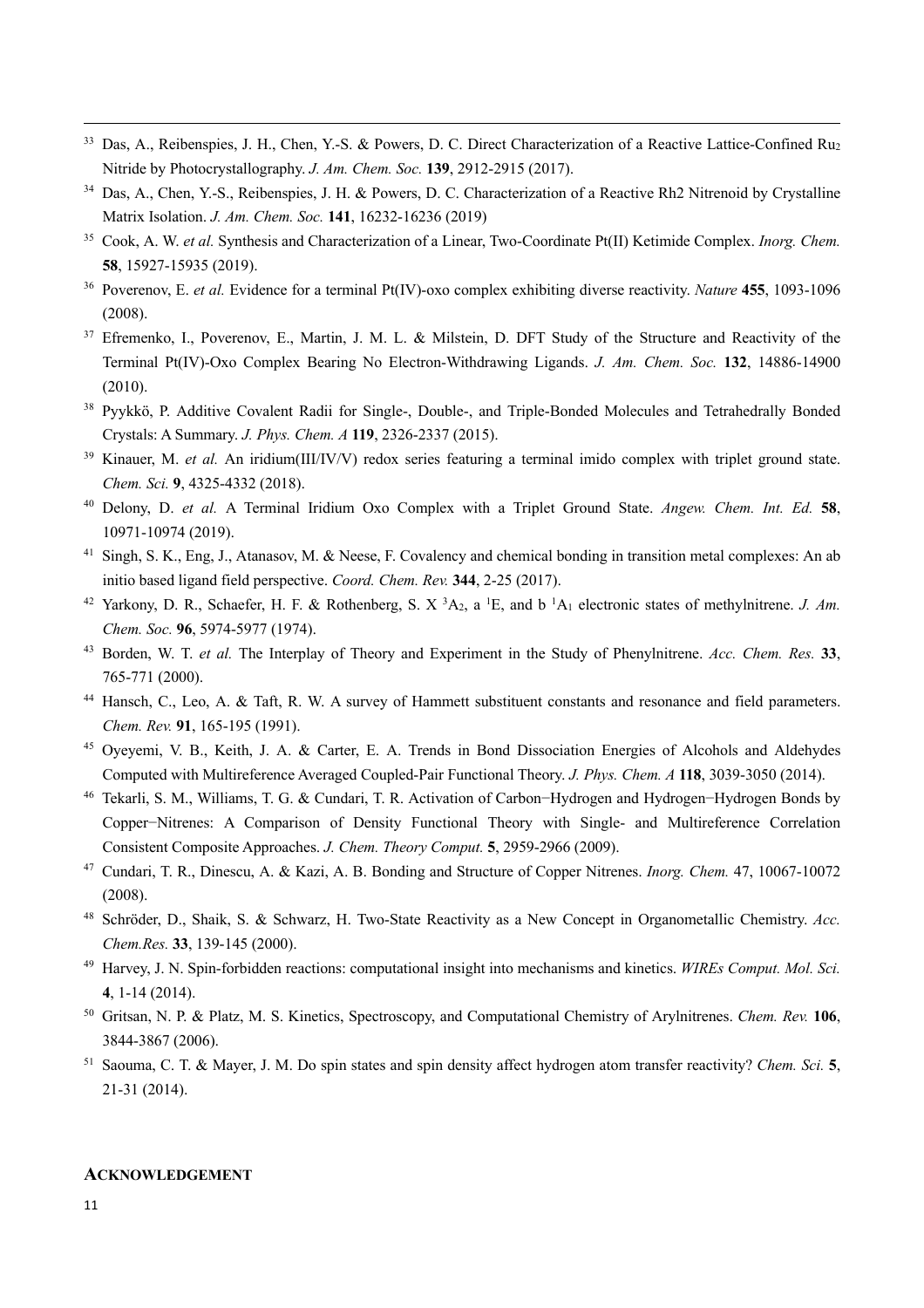The authors thank the ERC (Grant Agreement 646747) and the German Research Council (DFG grants 389479699/RTG2455, SA1840/7 and SL104/10) for funding. J. M. Matys is acknowledged for help with synthetic work and single-crystal growth of [Pt(OTf)(PNP)]. C. W. thanks Dr. R. Herbst-Irmer for helpful discussion. Quantum-chemical calculations of the Frankfurt group were performed at the Center for Scientific Computing (CSC) Frankfurt on the Goethe-HLR computer cluster.

## **AUTHOR CONTRIBUTIONS**

J.S.: Synthetic and spectroscopic work and manuscript writing. J.A.: Spectroscopic and crystallographic work. C.W.: crystallographic characterization. S.Sch.: Supervision of J.S. and J.A., conceptual design of the study and manuscript writing. B.d.B., M.D., M.C.H. (conceptual design, supervision) and H.V. carried out the quantum chemical study and wrote the theory sections of the manuscript. D.H. carried out the magnetic characterization supervised by J.v.S.

### **COMPETING INTERESTS**

The authors declare no competing interests.

#### **ADDITIONAL INFORMATION**

Correspondence and requests for materials should be addressed to S.Sch.

#### **FIGURE LEGEND**

**Figure 1 | Lewis structures and C–H nitrogen insertion reactivity of coordinated nitrogen ligands. a.** Lewis representations for nitrido, nitridyl and metallonitrene character. **b**. C–H functionalization via metal-mediated nitrene insertion (top) *vs.* nitrogen atom insertion (bottom). ( $L =$  ligands, R and  $R' =$  organic substituents).

**Figure 2 | Synthesis, crystallographic and magnetic characterization of platinum(II) metallonitrene 2. a** Molecular structure of **2** obtained by *in situ* photolysis of a single-crystal of **1** (H atoms omitted for clarity). Selected bond lengths (Å) and angles (°) of 1: Pt1–N1 2.011(5), Pt1–N2 2.031(5), Pt1–P1 2.3171(13), Pt1–P2 2.3125(13), P2–Pt1–P1 165.77(5), N1–Pt1–N2 174.4(2); and of **2**: Pt1–N1 2.068(7), Pt1–N2 1.874(11), Pt1–P1 2.3050(19), Pt1–P2 2.303(2), P2–Pt1–P1 164.88(8), N1–Pt1–N2 176.0(4). **b.**  $\gamma_M T$  *vs. T* data (circles) of *in situ* ( $\lambda_{\text{exc}} = 390 \text{ nm}$ ) formed 2 obtained by SQUID magnetometry with simulated (blue line) and ab initio computed (red line) values. **c.** Computed spin-density distribution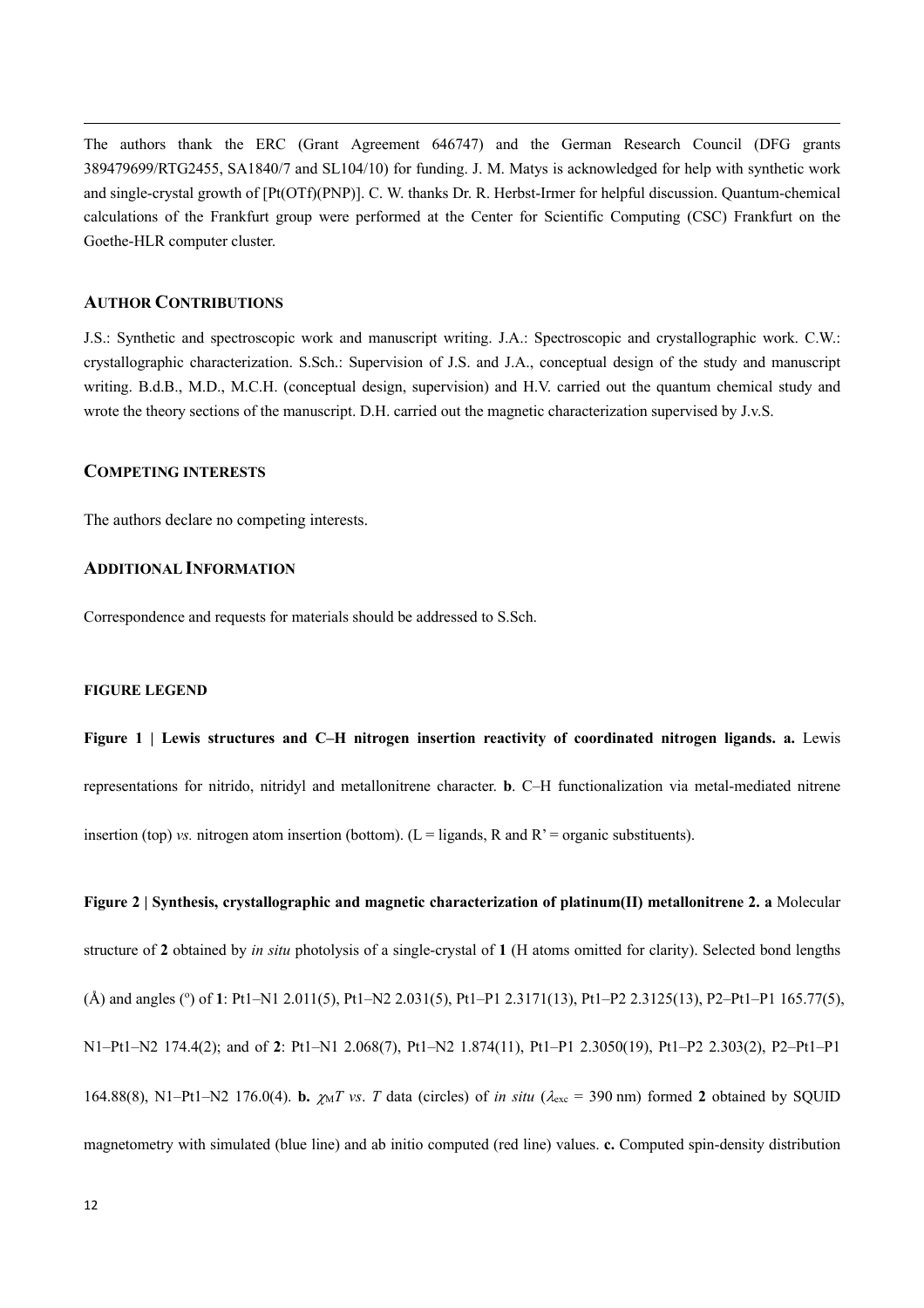and NPA spin population (isosurface at 0.0075 a<sub>0</sub><sup>-3</sup>; PBE0/def2-TZVPP results). **d.** State correlation diagram from CASSCF/NEVPT2 calculations for the triplet ground state of **2** without (left) and with spin-orbit coupling (SOC).

**Figure 3 | Characteristic NLMOs resulting from an NBO analysis support the platinum(II) metallonitrene** description of complex 2. Isosurfaces at  $\pm 0.05$  a<sub>0</sub><sup>-3/2</sup>, results for doubly occupied orbitals were obtained by averaging over the  $\alpha$  and  $\beta$  spin orbitals. **a**. Pt–N  $\sigma$ -bond. **b**. Singly occupied  $p_y$  and  $p_z$  orbitals and s-type lone pair localized at N. **c**. Pt-centered, doubly occupied d orbitals.

**Figure 4 | Nitrogen centered reactivity of metallonitrene 2. a.** Ambiphilic reactivity patterns of the metallonitrene with CO, PMe3 and towards C–H, B–H, and B–C insertion reactions. **b.** The *Hammett*-plot for C–H nitrogen atom insertion with *para*-substituted benzaldehydes indicates nucleophilic reactivity of the metallonitrene*.*

# **Figure 5 | Computational examination of the reaction of metallonitrene 2 with benzaldehyde.** Calculated pathways

for the reaction of **2** (full model) with PhCHO (ONIOM(CCSD(T\*)-F12:PBE0-D) support nucleophilic attack of the triplet metallonitrene at the carbonyl group as preferred pathway (triplet surface in black and singlet surface in red; ∆*G* in kcal mol<sup>-1</sup>; only tertiary carbon atoms of 'Bu groups shown for ball and stick figures).

#### **METHODS**

#### **Synthesis and characterization of complexes 1 and 3-9.**

**[PtN3(PNP)]** (**1**): [PtOTf(PNP)] (**D**) (68 mg, 0.10 mmol, 1.00 eq.) and NaN3 (34 mg, 0.52 mmol, 5.31 eq.) were suspended in 2 mL THF. After stirring for 14 h at room temperature in a brown vial, the color of the mixture changed from light yellow to almost colorless. After removal of the solvent, extraction with Et<sub>2</sub>O ( $5*3$  mL) and evaporation of the solvent, a white solid was obtained. Extraction with  $C_6H_6$  (*ca.* 3 mL), filtration and removal of solvent gave **1** as white solid (52.7 mg, 90%). Crystals suitable for X-ray diffraction were obtained by slow evaporation of an Et<sub>2</sub>O solution.<sup>1</sup>H NMR (300.13 MHz, C<sub>6</sub>D<sub>6</sub>, 298 K):  $\delta$  (ppm) 6.53 (A<sub>18</sub>XX'A'<sub>18</sub>, N =  $\frac{3J_{HP}+4J_{HP}}{3}$  = 38.1 Hz,  ${}^{3}J_{\text{H-H}} = 5.4$  Hz,  ${}^{3}J_{\text{PtH}} = 78.1$  Hz, 2H, NC*H*), 3.91 (A<sub>18</sub>XX'A'<sub>18</sub>, N =  $|{}^{2}J_{\text{HP}} + {}^{4}J_{\text{HP}}| = 9.3$  Hz,  ${}^{3}J_{\text{HH}} = 5.2$  Hz,  ${}^{3}J_{\text{PtH}}$  = 33.6 Hz, 2H, PC*H*), 1.33 (A<sub>18</sub>XX'A'<sub>18</sub>, N =  $|{}^{3}J_{\text{HP}}+{}^{5}J_{\text{HP}}|$  = 14.4 Hz, 36H, C*Me*<sub>3</sub>); <sup>13</sup>C{<sup>1</sup>H} NMR (75.48 MHz,  $C_6D_6$ , 298 K):  $\delta$  (ppm) 162.6 (t, <sup>2</sup>J<sub>PC</sub> = 7.4 Hz, <sup>2</sup>J<sub>PtC</sub> = 81.8 Hz, NCH), 82.8 (t, <sup>1</sup>J<sub>PC</sub> = 22.8 Hz, <sup>2</sup>J<sub>PtC</sub> = 53.2 Hz, CHP),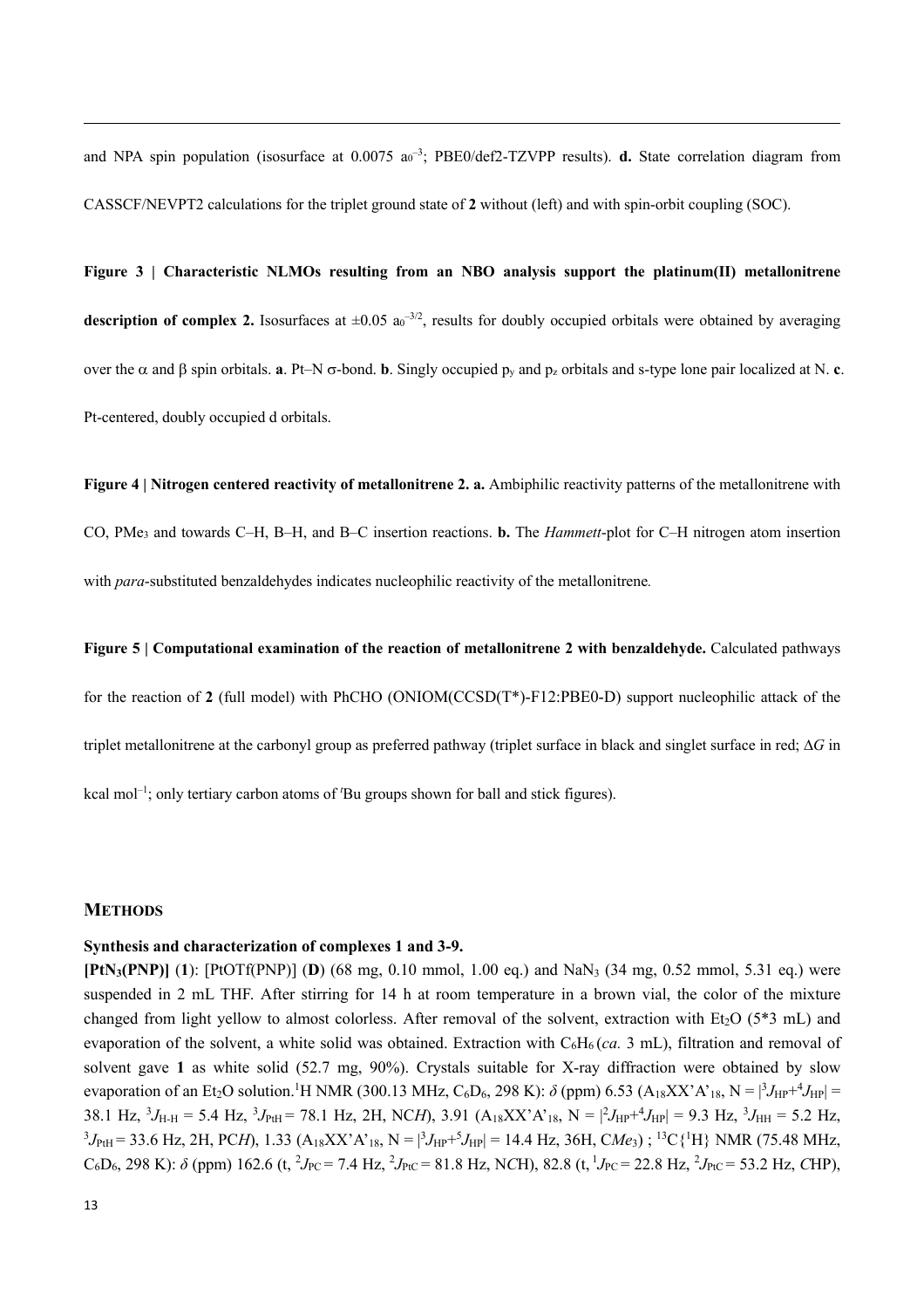36.2 (t, <sup>1</sup>J<sub>PC</sub> = 13.0 Hz, PCMe<sub>3</sub>), 29.1 (t, <sup>2</sup>J<sub>PC</sub> = 3.1 Hz, <sup>3</sup>J<sub>PtC</sub> = 12.8 Hz, PC*Me*<sub>3</sub>); <sup>31</sup>P{<sup>1</sup>H} NMR (121.49 MHz, C<sub>6</sub>D<sub>6</sub>, 298 K):  $\delta$  (ppm) 66.8 (s, <sup>1</sup>J<sub>PtP</sub> = 2686.5 Hz); <sup>195</sup>Pt{<sup>1</sup>H} NMR (107.14 MHz, toluene- $d_8$ , 298 K):  $\delta$  (ppm) -3917.4 (t, <sup>1</sup>J<sub>PtP</sub> = 2719.7 Hz). IR (ATR): 2052 (N<sub>3</sub>), 1530 (C=C) cm<sup>-1</sup>; UV-vis (THF):  $\lambda_{\text{max}}(\varepsilon, M^{-1}cm^{-1})$  = 233 (17160), 260 (7760), 312 (19980) nm; MS (LIFDI): m/z (%) 593.2 (100); analysis (calcd., found for  $C_{20}H_{40}N_4P_2Pt$ ): C (40.47, 40.31), H (6.79, 6.74), N (9.44, 9.35).

**[PtNH2(PNP)}]** (**3**): [PtOTf(PNP)}] (**D**) (23.7 mg, 0.034 mmol, 1.00 eq.) and NaNH2 (8.8 mg, 0.22 mmol, 6.67 eq.) were suspended in 1 mL THF. After stirring at room temperature for 2 h and removal of the solvent, the residue was extracted by Et<sub>2</sub>O (3 mL). After filtration and removal of Et<sub>2</sub>O, the residue was extracted by C<sub>6</sub>H<sub>6</sub> (2 mL). After filtration and removal of  $C_6H_6$ , **3** was obtained as white solid (15.0 mg, 78%). Crystals suitable for X-ray diffraction were obtained by crystallization from a saturated solution in Et<sub>2</sub>O at -36°C. <sup>1</sup>H NMR (400.25 MHz,  $C_6D_6$ , 298 K):  $\delta$  (ppm) 7.00 ( $A_{18}XX'A'_{18}$ ,  $N = \frac{3}{4}J_{HP} + \frac{4}{4}J_{HP} = 39.2$  Hz,  $\frac{3}{4}J_{HH} = 5.2$  Hz,  $\frac{3}{4}J_{PH} = 53.2$  Hz, 2H, NC*H*),  $4.08$   $(A_{18}XX'A'_{18}$ ,  $N = |^2J_{HP}+^4J_{HP}| = 8.9$  Hz,  $^3J_{HH} = 5.2$  Hz,  $^3J_{PH} = 33.6$  Hz, 2H, PCH), 1.35  $(A_{18}XX'A'_{18}$ ,  $N =$ |  ${}^{3}J_{HP}+{}^{5}J_{HP}$ | = 14.0 Hz, 36H, C*Me*<sub>3</sub>), 0.52 (s, 2H, N*H*<sub>2</sub>); <sup>13</sup>C{<sup>1</sup>H} NMR ( 100.65 MHz, C<sub>6</sub>D<sub>6</sub>, 298 K):  $\delta$  (ppm) 161.9  $(t, {}^{2}J_{PC} = 7.5 \text{ Hz}, {}^{2}J_{PC} = 65.5 \text{ Hz}, \text{NCH}$ ), 82.3  $(t, {}^{1}J_{PC} = 23.1 \text{ Hz}, {}^{2}J_{PC} = 35.0 \text{ Hz}, \text{CHP}$ ), 36.0  $(t, {}^{1}J_{PC} = 12.8 \text{ Hz}, {}^{2}J_{PC} = 12.8 \text{ Hz}, {}^{2}J_{PC} = 12.8 \text{ Hz}$ 37.1 Hz, PCMe<sub>3</sub>), 29.2 (t,<sup>2</sup>J<sub>PC</sub> = 3.1 Hz, <sup>3</sup>J<sub>PtC</sub> = 15.7 Hz, PCMe<sub>3</sub>); <sup>31</sup>P{<sup>1</sup>H} NMR (162.02 MHz, C<sub>6</sub>D<sub>6</sub>, 298 K): δ (ppm) 60.6 (s, <sup>1</sup>J<sub>PtP</sub> = 2839.6 Hz); <sup>195</sup>Pt{<sup>1</sup>H} NMR (107.13 MHz, C<sub>6</sub>D<sub>6</sub>, 298 K): $\delta$  (ppm) -3819.8 (t, <sup>1</sup>J<sub>PtP</sub> = 2864.7 Hz); IR (ATR): 3288 (N-H), 1516 (C=C) cm<sup>-1</sup>; UV-vis (THF):  $\lambda_{\text{max}}(\varepsilon, M^{-1}cm^{-1}) = 240$  (15740), 332 (16718) nm; MS (LIFDI): m/z (%) 567.2 (100); analysis (calcd., found for C<sub>20</sub>H<sub>42</sub>N<sub>2</sub>P<sub>2</sub>Pt): C (42.32, 42.49), H (7.46, 7.45), N (4.94, 4.84).

**[PtNCO(PNP)]** (4): Complex 1 (11.0 mg, 0.019 mmol, 1.00 eq.) was dissolved in 0.4 mL  $C_6D_6$ . The vessel was degassed by three freeze-pump-thaw cycles and refilled with CO (1 atm). The solution was photolyzed (*λexc* > 305 nm) at room temperature for 2 h. Removal of the solvent *in vacuo* and washing of the residue with pentane (2x1 mL) gave analytically pure complex  $4$  (6.5 mg, 59%). <sup>1</sup>H NMR (400.25 MHz, C<sub>6</sub>D<sub>6</sub>, 298 K):  $\delta$  (ppm) 6.52  $(A_{18}XX^{\prime}A^{\prime}_{18}, N = |^{3}J_{HP}+^{4}J_{HP}|= 38.8$  Hz,  $^{3}J_{HH} = 5.6$  Hz,  $^{3}J_{PH} = 80.3$  Hz, 2H, NC*H*), 3.89  $(A_{18}XX^{\prime}A^{\prime}_{18}, N =$ |  $^2J_{HP}$ + $^4J_{HP}$ |= 9.6 Hz,  $^3J_{HH}$  = 5.2 Hz,  $^3J_{PH}$  = 32.0 Hz, 2H, PCH), 1.27 (A<sub>18</sub>XX'A'<sub>18</sub>, N =  $|^3J_{HP}$ + $^5J_{HP}$ |= 14.4 Hz, 36H,  $CMe_3$ ); <sup>13</sup>C{<sup>1</sup>H} NMR (100.65 MHz, C<sub>6</sub>D<sub>6</sub>, 298 K):  $\delta$  (ppm) 162.8 (t, <sup>2</sup>J<sub>PC</sub> = 7.4 Hz, <sup>2</sup>J<sub>PtC</sub> = 83.0 Hz, NCH), 82.7 (t,  $^{1}J_{\text{PC}}$  = 22.6 Hz, *C*HP), 36.2 (t, <sup>1</sup> $J_{\text{PC}}$  = 13.2 Hz, P*C*Me<sub>3</sub>), 29.1 (t, <sup>2</sup> $J_{\text{PC}}$  = 3.0 Hz, P*CMe<sub>3</sub>*); <sup>31</sup>P{<sup>1</sup>H} NMR (162.02 MHz,  $C_6D_6$ , 298 K): δ (ppm) 66.4 (s, <sup>1</sup>J<sub>PtP</sub> = 2608.5 Hz); IR (ATR): 2253 (NCO), 1529 (C=C) cm<sup>-1</sup>; UV/Vis (THF):  $λ_{max}$  ( $\varepsilon$ ,  $M^{-1}$ cm<sup>-1</sup>) = 237 (12110), 248 (11600), 319 (12080) nm; MS (LIFDI): m/z (%) 593.2 (100); analysis (calcd., found for C21H40N2OP2Pt): C (42.49, 42.86), H (6.79, 6.87), N (4.72, 4.72).

**[PtNPMe<sub>3</sub>(PNP)] (5):** Complex 1 (8.2 mg, 0.014 mmol, 1.00 eq.) was dissolved in a solution of 0.4 mL  $C_6D_6$  and PMe3 (1M in toluene, 80 *μ*L, 5.79 eq.). The mixture was photolyzed (*λexc* > 305 nm) at room temperature for 1 h.  ${}^{1}H\{{}^{31}P\}$  NMR spectroscopic monitoring indicated the formation of phosphoraneiminato product 5 in around 75 % yield. Isolation required repeated recrystallization from Et<sub>2</sub>O at -36 °C, leading to low yields (< 10 %) of spectroscopically clean, light yellow crystals of 5 that were suitable for characterization by X-ray diffraction. <sup>1</sup>H NMR (400.25 MHz, C<sub>6</sub>D<sub>6</sub>, 298 K): δ (ppm) 6.93 (A<sub>18</sub>XX'A'<sub>18</sub>, N = |<sup>3</sup>J<sub>HP</sub>+<sup>4</sup>J<sub>HP</sub>|= 38.0 Hz, <sup>3</sup>J<sub>HH</sub> = 5.2 Hz, <sup>3</sup>J<sub>PtH</sub>= 63.2 Hz, 2H, NCH), 4.08  $(A_{18}XX'A'_{18}$ ,  $N = |^2J_{HP}+^4J_{HP}|= 8.8$  Hz,  $^3J_{HH} = 4.8$  Hz,  $^3J_{PH} = 33.6$  Hz, 2H, PCH), 1.45  $(A_{18}XX^{\prime}A^{\prime}_{18}, N = |^{3}J_{HP} + ^{5}J_{HP}| = 14.0$  Hz, 36H, C*Me*<sub>3</sub>), 1.42 (s, P*Me*<sub>3</sub>, slightly overlapped with the signal of C*Me*<sub>3</sub>); <sup>13</sup>C{<sup>1</sup>H} NMR (100.65 MHz, C<sub>6</sub>D<sub>6</sub>, 298 K): δ (ppm) 162.4 (t, <sup>2</sup>J<sub>PC</sub> = 7.5 Hz, NCH), 83.0 (t, <sup>1</sup>J<sub>PC</sub> = 22.4 Hz, CHP), 35.6 (t, <sup>1</sup>J<sub>PC</sub> = 11.9 Hz, PCMe<sub>3</sub>), 29.7 (t, <sup>2</sup>J<sub>PC</sub> = 3.1 Hz, PC*Me*<sub>3</sub>), 24.0 (d, <sup>1</sup>J<sub>PC</sub> = 63.1 Hz, P*Me*<sub>3</sub>); <sup>31</sup>P{<sup>1</sup>H} NMR (121.5 MHz, C<sub>6</sub>D<sub>6</sub>, 298 K): δ (ppm) 56.9 (s, <sup>1</sup>J<sub>PtP</sub> = 2882 Hz, *P*CMe<sub>3</sub>), -29.5 (s, <sup>2</sup>J<sub>PtP</sub> = 675 Hz, N*PMe*<sub>3</sub>); MS (LIFDI): m/z (%) 641.1 (100).

14 **[PtNH(C(O)Ph)(PNP)]** (**6**): Complex **1** (8.0 mg, 0.013 mmol, 1.00 eq.) and PhCHO (1.5 *μ*L, 0.015 mmol, 1.1 eq.) were dissolved in 0.4 mL toluene-*d*<sub>8</sub>. The solution was photolyzed ( $λ_{exc}$  > 305 nm) at -30 °C for 2.5 h. After removal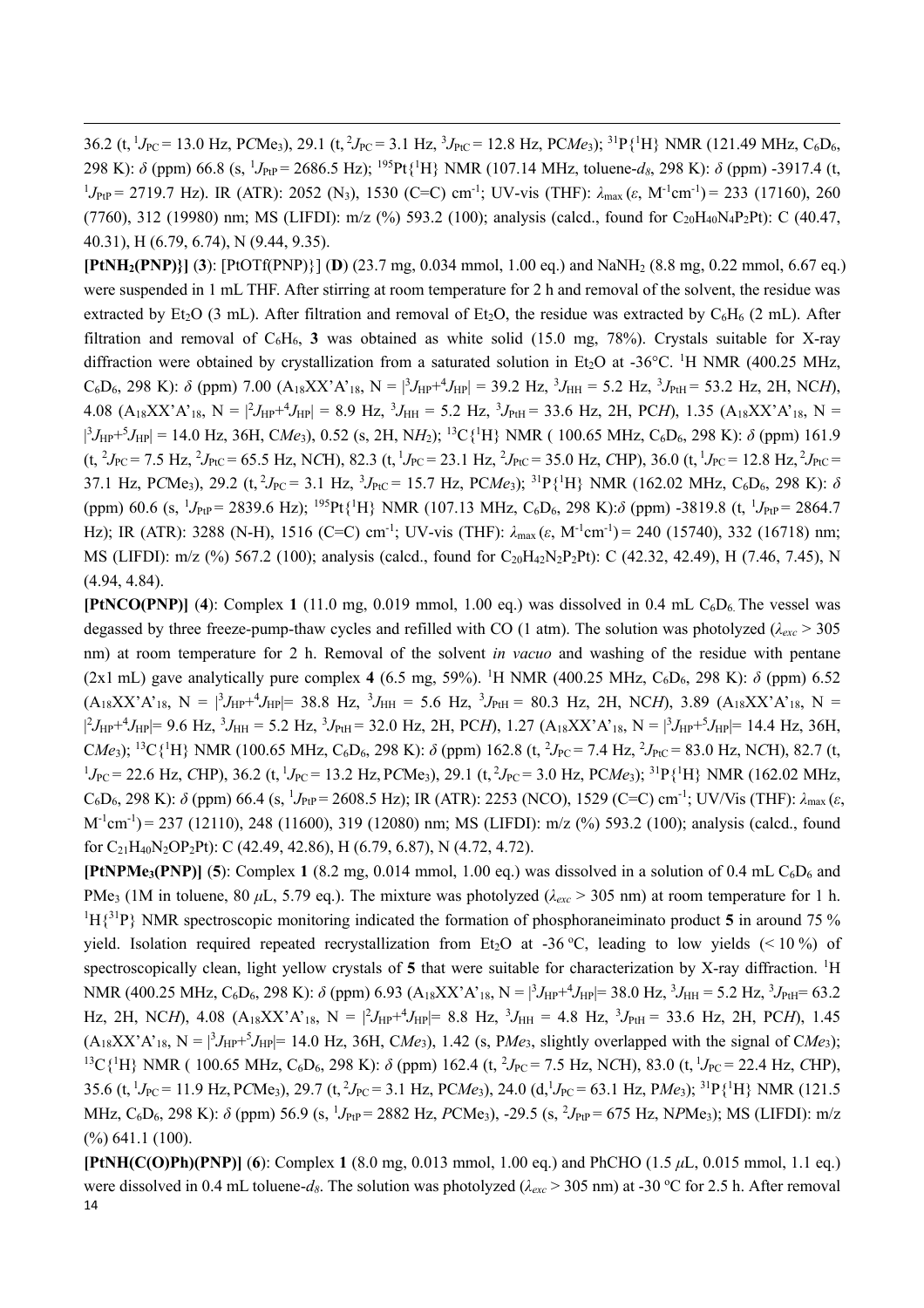of solvent and washed by cold pentane, complex **6** (7.5 mg, 83%) was obtained. Crystals suitable for X-ray diffraction were obtained by crystallization from a saturated solution in pentane at -36°C. <sup>1</sup>H NMR (400.25 MHz, C6D6, 298 K): *δ* (ppm) 8.14-8.08 (m, 2H, CO*Ph*), 7.26-7.20 (m, 2H, CO*Ph*), 7.15-7.10 (m, 1H, CO*Ph*), 6.73  $(A_{18}XX^{\prime}A^{\prime}_{18}, N = |^{3}J_{HP}+^{4}J_{HP}| = 37.6$  Hz,  $^{3}J_{HH} = 5.6$  Hz,  $^{3}J_{PH} = 65.6$  Hz, 2H, NC*H*), 4.55 (br,  $^{2}J_{PH} = 23.2$  Hz, 1H,  $N_H$ , 4.00  $(A_{18}XX^{\prime}A^{\prime}{}_{18}$ ,  $N = |^{2}J_{HP} + {}^{4}J_{HP}| = 8.8$  Hz,  ${}^{3}J_{HH} = 5.2$  Hz,  ${}^{3}J_{PH} = 32.8$  Hz, 2H, PC*H*), 1.35  $(A_{18}XX^{\prime}A^{\prime}{}_{18}$ ,  $N =$ |  ${}^{3}J_{HP}+{}^{5}J_{HP}$  = 14.0 Hz, 36H, C*Me*<sub>3</sub>); <sup>13</sup>C{<sup>1</sup>H} NMR (100.65 MHz, C<sub>6</sub>D<sub>6</sub>, 298 K):  $\delta$  (ppm) 170.8 (s, COPh), 162.5 (t, 2 *J*PC = 7.3 Hz, N*C*H ), 141.5 (s, CO*Ph*), 128.9 (s, CO*Ph*), 127.2 (s, CO*Ph*), 83.3 (t, <sup>1</sup> *J*PC = 22.8 Hz, *C*HP), 36.4 (t, <sup>1</sup> $J_{\text{PC}}$  = 12.8 Hz, PCMe<sub>3</sub>), 29.2 (t,<sup>2</sup> $J_{\text{PC}}$  = 3.1 Hz, PC*Me<sub>3</sub>*); <sup>31</sup>P{<sup>1</sup>H} NMR (162.02 MHz, C<sub>6</sub>D<sub>6</sub>, 298 K): δ (ppm) 61.9 (s, <sup>1</sup>J<sub>PtP</sub> = 2720.5 Hz); <sup>195</sup>Pt{<sup>1</sup>H} NMR (107.14 MHz, C<sub>6</sub>D<sub>6</sub>, 298 K):δ (ppm) -3905.8 (t, <sup>1</sup>J<sub>PtP</sub> = 2744.9 Hz); IR (ATR): 3410 (N-H), 1613 (C=O), 1528 (C=C) cm-1 ; UV-vis (THF): *λ*max (*ε*, M-1 cm-1 ) = 247 (13160), 288 (14650), 318 (16560) nm; MS (LIFDI): m/z (%) 671.3 (100); analysis (calcd., found for  $C_2$ 7H<sub>46</sub>N<sub>2</sub>OP<sub>2</sub>Pt): C (48.28, 48.17), H (6.90, 7.00), N (4.17, 4.28).

**[PtNH(C(O)(***n***-C3H7))(PNP)]** (**7**): Complex **1** (7.6 mg, 0.013 mmol, 1.00 eq.) and *n*-C3H7CHO (1.7 *μ*L, 0.019 mmol, 1.5 eq.) were dissolved in 0.4 mL toluene- $d_8$ . The solution was photolyzed ( $\lambda_{exc}$  > 305 nm) at -30 °C for 2.5 h. Removal of the solvent yielded complex **7** (7 mg, 86%). Crystals suitable for X-ray diffraction were obtained by crystallization from a saturated solution in pentane at -36°C. <sup>1</sup>H NMR (400.25 MHz, C<sub>6</sub>D<sub>6</sub>, 298 K):  $\delta$  (ppm) 6.72  $(A_{18}XX^{\prime}A^{\prime}{}_{18}, N = |^{3}J_{HP}+^{4}J_{HP}| = 37.2 \text{ Hz}, \frac{3J_{HH}}{5.2 \text{ Hz}}, \frac{3J_{PH}}{5.6 \text{ Hz}}, 2H, NCH, 4.00 \text{ } (A_{18}XX^{\prime}A^{\prime}{}_{18}, N = 1.2 \text{ Hz})$ |  $^{2}J_{HP}+^{4}J_{HP}$  = 8.8 Hz,  $^{3}J_{HH}$  = 5.2 Hz,  $^{3}J_{PH}$  = 32.8 Hz, 2H, PC*H*), 3.33 (br,  $^{2}J_{PH}$  = 27.6 Hz, 1H, N*H*), 2.26 (t,  $^{3}J_{HH}$  = 7.5 Hz, 2H, COCH<sub>2</sub>), 1.91 (sext, <sup>3</sup> $J_{HH}$  = 7.5 Hz, 2H, COCH<sub>2</sub>CH<sub>2</sub>), 1.36 (A<sub>18</sub>XX'A'<sub>18</sub>, N =  $|{}^{3}J_{HP}+{}^{5}J_{HP}|$  = 14.4 Hz, 36H, C*Me*<sub>3</sub>), 1.04 (t, <sup>3</sup>J<sub>HH</sub> = 7.5 Hz, 3H, CH<sub>2</sub>CH<sub>3</sub>); <sup>13</sup>C{<sup>1</sup>H} NMR ( 100.65 MHz, C<sub>6</sub>D<sub>6</sub>, 298 K):  $\delta$  (ppm) 175.4 (s, *C*O), 162.5 (t, <sup>2</sup> $J_{PC}$  = 7.4 Hz, N*C*H), 83.3 (t, <sup>1</sup> $J_{PC}$  = 22.7 Hz, *C*HP), 42.7 (s, *COCH*<sub>2</sub>), 36.4 (t, <sup>1</sup> $J_{PC}$  = 12.7 Hz, <sup>2</sup> $J_{PC}$  = 33.2 Hz, P*C*Me3), 29.2 (t, <sup>2</sup> *J*PC = 3.0 Hz, PC*Me*3), 20.7 (s, COCH2*C*H2), 14.9 (s, CH2*C*H3); 31P{1 H} NMR (162.02 MHz, C<sub>6</sub>D<sub>6</sub>, 298 K): *δ* (ppm) 61.2 (s, <sup>1</sup>J<sub>PtP</sub> = 2740.9 Hz); <sup>195</sup>Pt{<sup>1</sup>H} NMR (107.14 MHz, C<sub>6</sub>D<sub>6</sub>, 298 K):*δ* (ppm) -3895.5 (t, <sup>1</sup>J<sub>PtP</sub> = 2759.9 Hz); IR (ATR): 3381 (N-H), 1608 (C=O), 1528 (C=C) cm<sup>-1</sup>; UV/Vis (THF): λ<sub>max</sub> (ε,  $M^{-1}$ cm<sup>-1</sup>) = 247 (7870), 291 (10400), 320 (15070) nm; MS (LIFDI): m/z (%) 637.2 (100); analysis (calcd., found for C24H48N2OP2Pt): C (45.20, 45.48), H (7.59, 7.38), N (4.39, 4.30).

**[PtNH(Bpin)(PNP)]** (**8**): Complex **1** (8.6 mg, 0.014 mmol, 1.00 eq.) and HBpin (3 *μ*L, 0.021 mmol, 1.5 eq.) were dissolved in 0.4 mL C<sub>6</sub>D<sub>6</sub>. The solution was photolyzed ( $λ_{exc}$  > 305 nm) at room temperature for 1.5 h. Removal of the solvent gave complex **8** (8.5 mg, 85%). Crystals suitable for X-ray diffraction were obtained by crystallization from a saturated solution in pentane at -36°C. <sup>1</sup>H NMR (300.15 MHz, C<sub>6</sub>D<sub>6</sub>, 298 K):  $\delta$  (ppm) 6.81 (A<sub>18</sub>XX'A'<sub>18</sub>, N  $=$   $|^{3}J_{HP}+^{4}J_{HP}| = 36.8$  Hz,  $^{3}J_{HH} = 5.5$  Hz,  $^{3}J_{PH} = 60.0$  Hz, 2H, NC*H*), 4.02 (A<sub>18</sub>XX'A'<sub>18</sub>, N =  $|^{2}J_{HP}+^{4}J_{HP}| = 8.6$  Hz,  ${}^{3}J_{\text{HH}} = 5.3 \text{ Hz}, {}^{3}J_{\text{PH}} = 33.3 \text{ Hz}, 2H, PCH$ )), 1.39 (A<sub>18</sub>XX'A'<sub>18</sub>, N =  $|{}^{3}J_{\text{HP}} + {}^{5}J_{\text{HP}}| = 13.9 \text{ Hz}, 36H, CMe_3$ ), 1.30 (s, 12H,  $OC(CH_3)_2$ ), -0.06 (br, <sup>2</sup> $J_{\text{PtH}}$  = 19.5 Hz, 1H, NH); <sup>13</sup>C{<sup>1</sup>H} NMR ( 100.65 MHz, C<sub>6</sub>D<sub>6</sub>, 298 K):  $\delta$  (ppm) 162.6 (t, <sup>2</sup> $J_{\text{PC}}$  $= 7.4$  Hz, NCH), 83.3 (t, <sup>1</sup>J<sub>PC</sub> = 22.3 Hz, CHP), 36.2 (t, <sup>1</sup>J<sub>PC</sub> = 12.6 Hz, PCMe<sub>3</sub>), 29.6 (t, <sup>2</sup>J<sub>PC</sub> = 3.0 Hz, <sup>3</sup>J<sub>PtC</sub> = 14.2 Hz, PC*Me*<sub>3</sub>), 25.8 (s, OC(CH<sub>3</sub>)<sub>2</sub>);<sup>31</sup>P{<sup>1</sup>H} NMR (162.02 MHz, C<sub>6</sub>D<sub>6</sub>, 298 K): *δ* (ppm) 55.8 (s, <sup>1</sup>J<sub>PtP</sub> = 2783.0 Hz); <sup>195</sup>Pt{<sup>1</sup>H} NMR (107.17 MHz, C<sub>6</sub>D<sub>6</sub>, 298 K):δ (ppm) -3789.2 (t, <sup>1</sup>J<sub>PtP</sub> = 2798.5 Hz); IR (ATR): 3277 (N-H), 1526 (C=C) cm<sup>-1</sup>; UV-vis (THF):  $\lambda_{\text{max}}(\varepsilon, M^{-1}cm^{-1})$  = 246 (7830), 306 (13270), 320 (12860) nm; MS (LIFDI): m/z (%) 693.3 (100); analysis (calcd., found for C<sub>26</sub>H<sub>53</sub>BN<sub>2</sub>O<sub>2</sub>P<sub>2</sub>Pt): C (45.03, 45.14), H (7.70, 7.40), N (4.04, 4.14).

15 **[PtNPh(BPh2)(PNP)]** (**9**): Complex **1** (12.5 mg, 0.021 mmol, 1.00 eq.) and BPh3 (5.8 mg, 0.024 mmol, 1.14 eq.) were dissolved in 0.4 mL toluene-*d*<sub>8</sub>. The solution was photolyzed ( $λ_{exc}$  > 305 nm) at -30 °C for 2.5 h. After removal of the solvent, extraction by Et2O/pentane and filtration, crystalline **9** (6.6 mg, 39%) was obtained after two crystallizations at -36 °C. Crystals suitable for X-ray diffraction were obtained by crystallization from a saturated solution in pentane at -36°C. <sup>1</sup>H NMR (400.25 MHz, C<sub>6</sub>D<sub>6</sub>, 298 K):  $\delta$  (ppm) 8.93 (d, <sup>3</sup>J<sub>HH</sub> = 6.5 Hz, 2H, NPh), 7.53 (d,  ${}^{3}J_{\text{HH}} = 8.1$  Hz, 2H, BPh<sub>2</sub>), 7.44 (d,  ${}^{3}J_{\text{HH}} = 7.2$  Hz, 2H, BPh<sub>2</sub>), 7.32-7.21 (m, 3H, NPh), 7.21-7.17 (m, 2H,